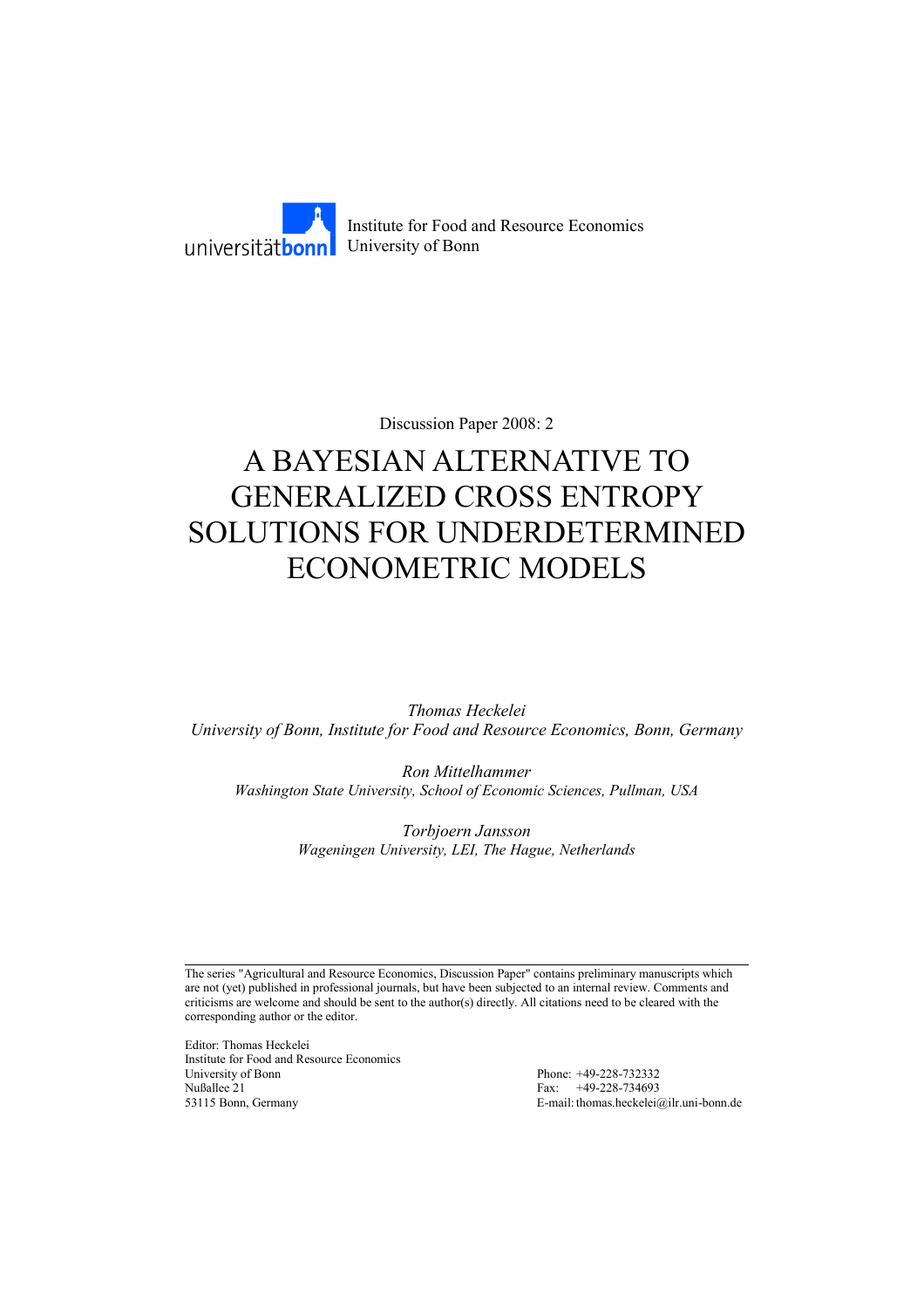## A BAYESIAN ALTERNATIVE TO GENERALIZED CROSS ENTROPY SOLUTIONS FOR UNDERDETERMINED ECONOMETRIC MODELS

*Thomas Heckelei, Ron Mittelhammer, Torbjoern Jansson* 

#### **Abstract**

This paper presents a Bayesian alternative to Generalized Maximum Entropy (GME) and Generalized Cross Entropy (GCE) methods for deriving solutions to econometric models represented by underdetermined systems of equations. For certain types of econometric model specifications, the Bayesian approach provides fully equivalent results to GME-GCE techniques. However, in its general form, the proposed Bayesian methodology allows a more direct and straightforwardly interpretable formulation of available prior information and can reduce significantly the computational effort involved in finding solutions. The technique can be adapted to provide solutions in situations characterized by either informative or uninformative prior information.

**Keywords:** Underdetermined Equation Systems, Maximum Entropy, Bayesian Priors, Structural Estimation, Calibration. **JEL-classification:** C11, C13, C51

#### **1 Introduction**

In 1996, GOLAN, JUDGE AND MILLER published a book on "Maximum Entropy Econometrics" introducing Generalized Maximum Entropy (GME) and Generalized Cross Entropy techniques (GCE) to a wider range of applied econometricians. These estimation approaches were attractive to empirical modelers mainly for two reasons: First, they allow empirical specification and estimation of underdetermined models, i.e. models where the number of unknowns is larger than the number of equations, a capability not provided by classical solution techniques. Second, prior information on model unknowns can be included in a technically straightforward way, making estimates potentially more efficient in a mean square error sense, or at least more "plausible" for model simulation, interpretation, and analysis subsequent to estimation.

Since their introduction, a notable number of applications of GME and GCE have appeared in the empirical economics literature. A significant area of application relates to balancing large raw data sets using accounting identities and prior information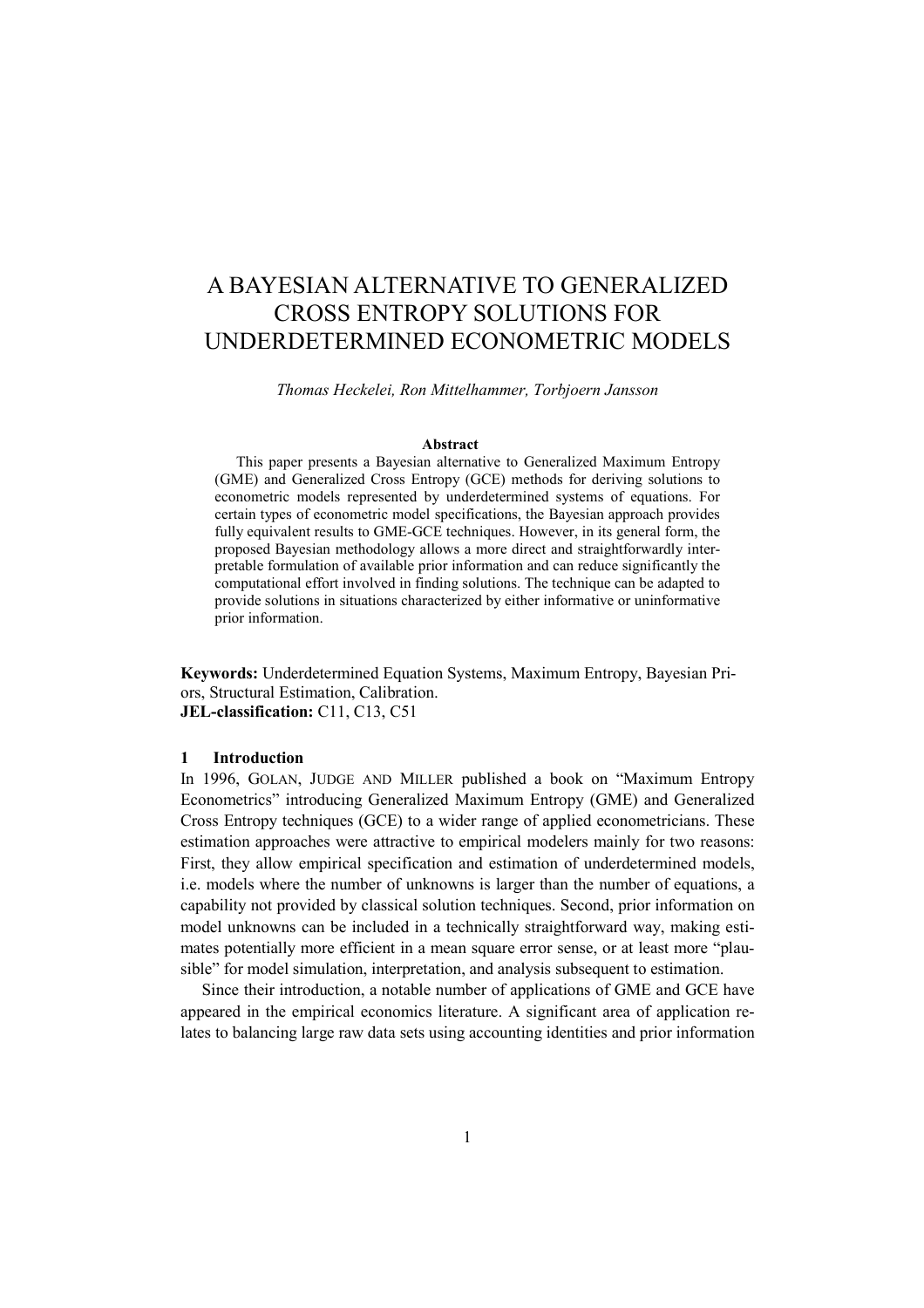to fill gaps and reconcile conflicting data sources. The techniques allow setting ranges for missing data values and provide a means of differentiating the reliability of various sources in the balancing process (e.g. ROBINSON, CATTANBO AND EL-SAID 2000; BRITZ AND WIECK 2002, ROBILLIARD AND ROBINSON 2003). A related line of work deals with allocating input quantities to outputs from data on total input use and prior information on the input-output relationships (e.g. LENCE AND MILLER 1998a and b, LÉON ET AL. 1999). Calibration of simulation models to base year quantities and theory-consistent parameter sets is often done using entropy methods (e.g. PARIS AND HOWITT 1998; WITZKE AND BRITZ 1998; PARIS 2001) and a fairly new but increasingly important area is the spatial disaggregation of technological and economic data (HOWITT AND REYNAUD 2003). However, GME and GCE applications are not reserved for data recovery and calibration issues, and have been employed in attempts to better solve traditional estimation problems or analyze new ones (e.g. GOLAN, JUDGE AND PERLOFF 1996; OUDE LANSINK 1999; ZHANG AND FAN 2001; ARNDT, ROBINSON AND TARP 2002; HECKELEI AND WOLFF 2003). In essence, any economic model characterized by a vector of M equations in  $K > M$  unknowns, say  $g(z) = 0$ , is an underdetermined model that can be solved through the use of GME or GCE techniques.

Despite the growing number of applications, GME and GCE techniques are arguably subject to at least three difficulties, the first being the specification and interpretation of prior information imposed via the use of discrete support points and a corresponding reference prior probability distribution on that support. In fact, the actual prior information ultimately imposed is a rather complicated composite of the choice of support points, the choice of reference prior probabilities on support points, and their interaction with the criterion of maximum entropy or minimum cross entropy in determining the final estimated subject probabilities on the support points. A second issue – connected to the first – relates to challenges in characterizing the nature of the estimation objective that is actually being used to combine prior and data information, with attendant difficulties in evaluation of the estimation results by the scientific community. Thirdly, the entropy approach introduces additional variables (the probabilities linked to the supports) and equations (adding up constraints for the probabilities) to the estimation process, which leads to a potential computational challenge especially for large data balancing applications. We elucidate as well as address these issues in the sections ahead.

The overall objective of this paper is to introduce a Bayesian alternative to GME and GCE techniques that allows for a direct and straightforwardly interpretable formulation of prior information and a clearly defined estimation objective while also reducing computational demands considerably when estimating an underdetermined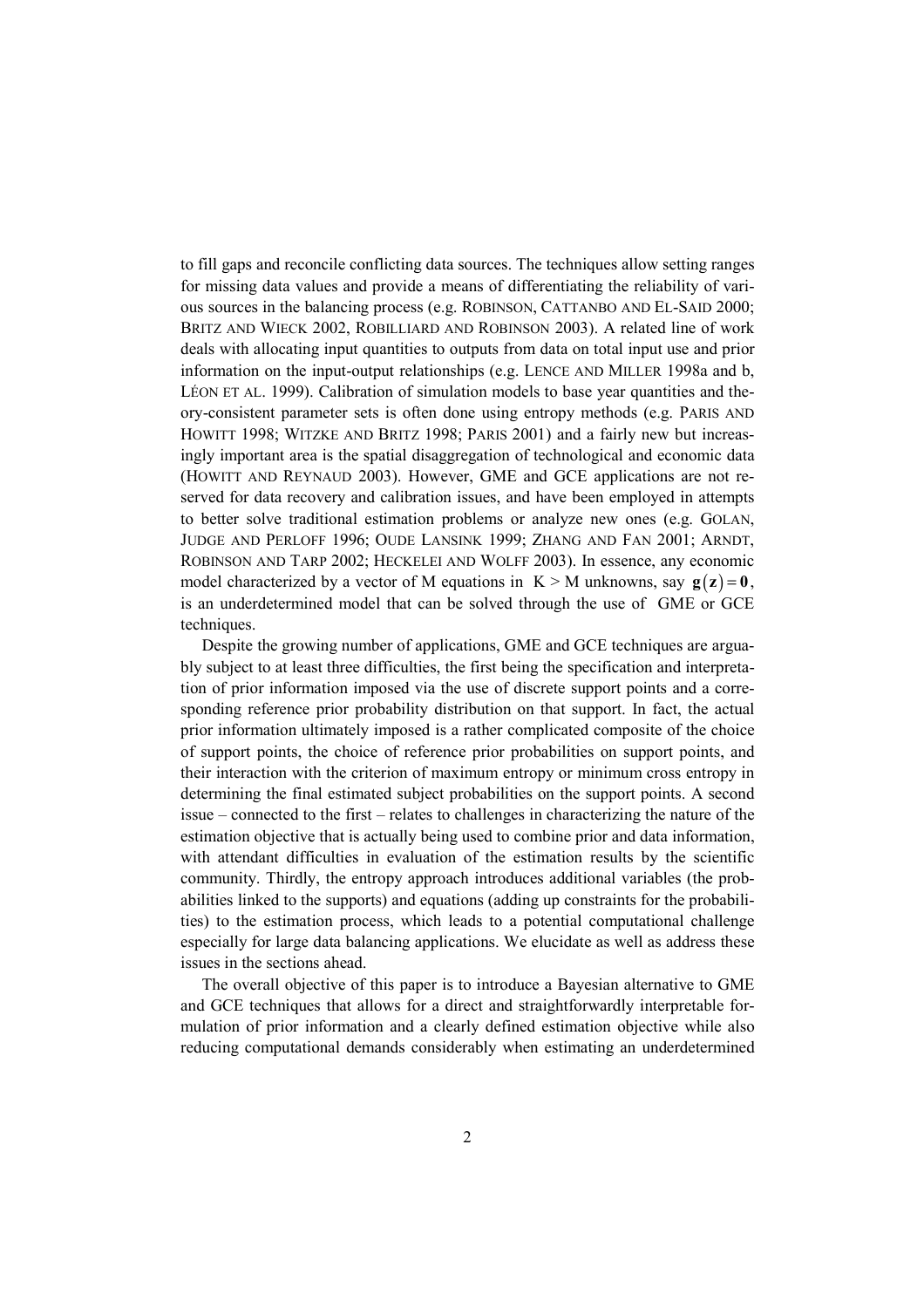economic model. The specific objectives are reflected in the organization of the remaining sections of the paper, which is as follows. Section 2 reviews the GME-GCE approach in the context of estimating an underdetermined linear model without noise. We clarify the interpretation of the effective prior information imposed as being a combined effect of supports, reference probabilities on supports, and the solution for the subject probabilities via the maximum entropy criterion. Section 3 introduces a formulation of the underdetermined linear model estimation problem using a Bayesian approach that is fully equivalent to GME-GCE, where the underdetermined model equations and the data together represent the "Likelihood" information and all prior information is represented in terms of a prior density on model unknowns. This approach is then extended to solving general systems of underdetermined equations. In section 4, the approach is extended to accommodate the situation where the prior information is uninformative over the relevant parameter space. Section 5 provides illustrative applications, followed by concluding remarks.

### **2 Prior information in GME-GCE approaches**

The principles of GME (later extended to GCE) estimation as introduced by GOLAN, JUDGE AND MILLER (1996) and discussed further in MITTELHAMMER, JUDGE AND MILLER (2000) are briefly reviewed here in the linear model context without noise to provide a conceptual foundation and identify notation for use in later sections. Within this basic model context, we elucidate the actual nature of the prior information that is implicitly used in the GME and GCE approaches.

Consider the underdetermined linear regression model, without noise, given by

$$
y = X\beta \tag{1}
$$

where **y** is a T-dimensional column vector of observations on the dependent variable, **X** is a T×K matrix of observations on independent regressors with T<K, and β **is** a Kdimensional column vector of unknown parameters. The values of  $\beta$  cannot be uniquely identified with classical estimation techniques, such as ordinary least squares, because the number of observations is smaller than the number of parameters. The basic GME approach is to "reparameterize" the vector of parameters  $\beta$  such that each element is expressed as an expectation of a discrete probability distribution. Let **S** be a block-diagonal K×KL matrix of *support points*, where L is the number of support points associated with each parameter, and let **p** be a corresponding KL×1 vector of weights that have the properties of probabilities. The vector  $\beta$  can then be represented as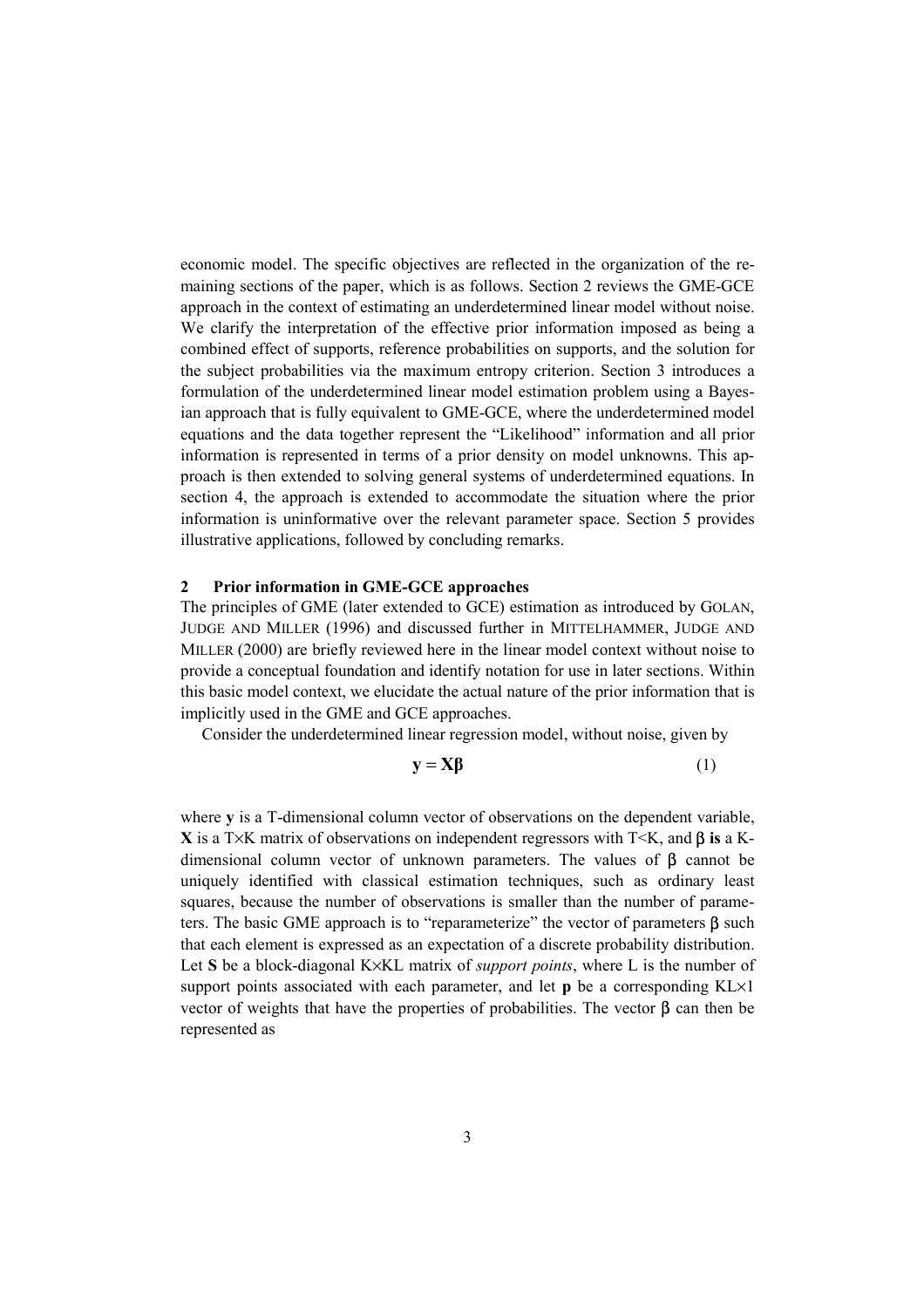$$
\beta = \mathbf{Sp} = \begin{bmatrix} \mathbf{s}_1 & 0 & \cdots & 0 \\ 0 & \mathbf{s}_2 & \ddots & \vdots \\ \vdots & \ddots & \ddots & 0 \\ 0 & \cdots & 0 & \mathbf{s}_k \end{bmatrix} \begin{bmatrix} \mathbf{p}_1 \\ \mathbf{p}_2 \\ \vdots \\ \mathbf{p}_k \end{bmatrix}
$$
 (2)

with  $\mathbf{s}_{k} = [\mathbf{s}_{k1} \quad \mathbf{s}_{k2} \quad \cdots \quad \mathbf{s}_{kL}]$  such that  $s_{k1} < s_{k2} < ... < s_{kL}$ . A reparameterized version of  $(2)$  is then given by

$$
y = XSp
$$
 (3)

which corresponds to the 'data constraints' of the GME approach. Realizing that the elements of each  $p_k$ ,  $k = 1,...,K$  sum to 1 consistent with their interpretation as having the properties of probabilities, equation (2) defines the *admissible values* for the elements of  $\beta$  as convex combinations of the corresponding support points  $\mathbf{s}_k$ ,  $k = 1,...,K$ . This implies that the range of possible values for  $\beta_k$  is given by the interval [ $s_{k1}, s_{kL}$ ]. The GME approach chooses among the infinite number of vectors **p** satisfying (3) so as to maximize the entropy criterion<sup>1</sup>

$$
H[\mathbf{p}] = -\mathbf{p}' \ln \mathbf{p} \tag{4}
$$

The objective function (4) attains an unconstrained maximum when all elements of **p** have the value  $1/L$ , i.e. when the probabilities are uniform. Since the uniform distribution treats each outcome as equally likely one can view this distribution as the maximally uninformative distribution with respect to anticipating outcomes of a random variable. Thus, the *maximum value of entropy* is uniquely associated with the *maximally uninformative weight- probability distribution*" (MITTELHAMMER, JUDGE AND MILLER 2000, E3: 8). However, the notion of "uninformative" probabilities has caused some confusion in some applications of GME in that it has been incorrectly interpreted as characterizing the prior probabilities associated with various possible values of the parameters in the GME problem formulation. We will address this issue in more detail shortly.

The complete estimation problem can now be stated as

l

<sup>&</sup>lt;sup>1</sup> The value of  $p_{ij} \ln (p_{ij})$  is defined to equal its limiting value of 0 when  $p_{ij} = 0$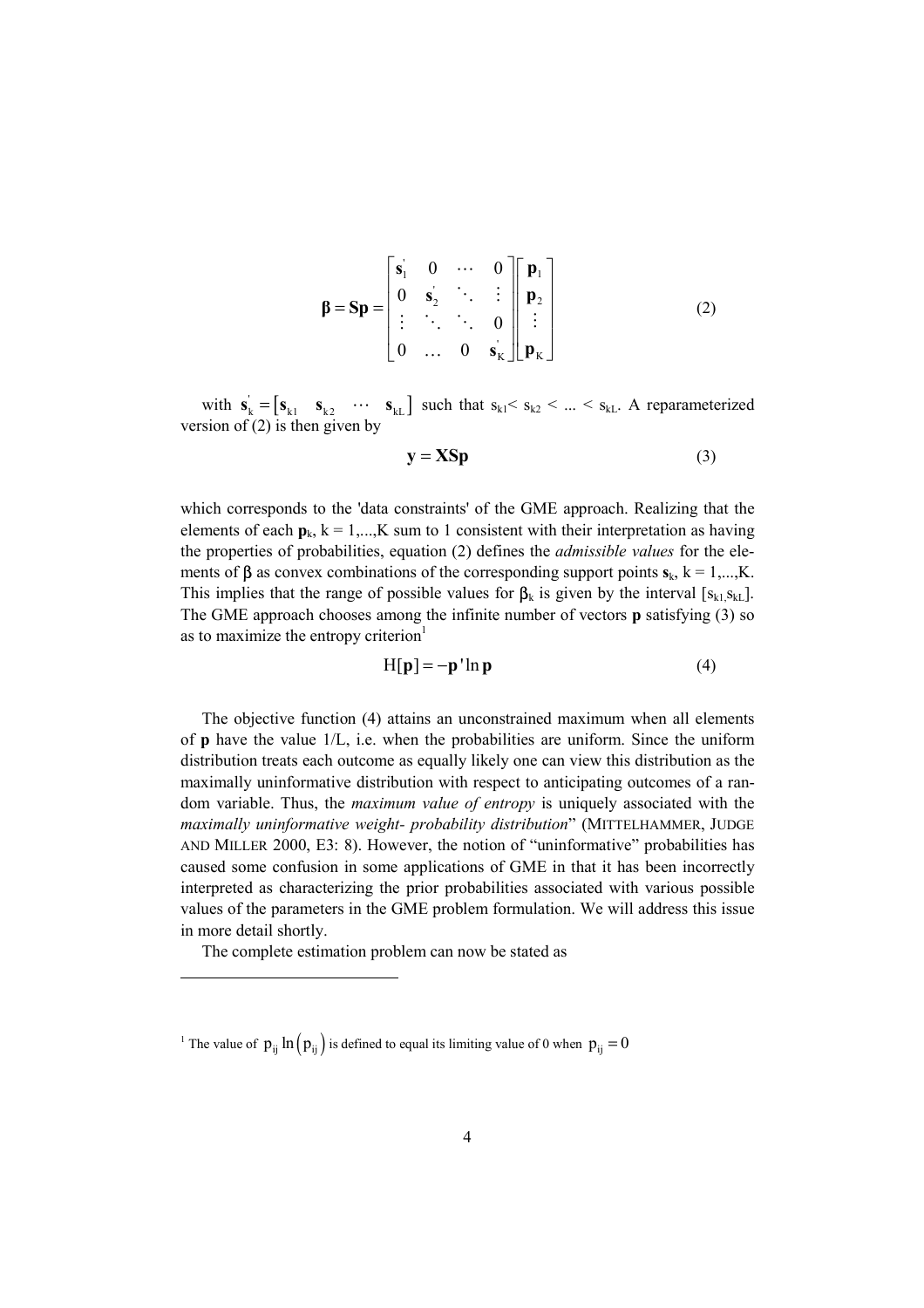$$
\max_{\mathbf{p}} H(\mathbf{p}) = -\mathbf{p}' \ln \mathbf{p}
$$
  
subject to  

$$
\mathbf{y} = \mathbf{X} \mathbf{S} \mathbf{p}
$$
  

$$
\mathbf{v}' \mathbf{p}_k = 1 \quad \forall k
$$
 (5)

where the last constraint ensures that the probabilities appropriately sum to one, with **ι** being a L×1 'summation vector', i.e. a conformable vector of ones. The values of  $β$ can be recovered after optimization by the definition given in (2).

A crucial question for interpreting the results of the GME estimation approach is how one can interpret the notion of "uninformative" claimed above for the entropy criterion in the GME context. Of principal interest is the interpretation of the *expectation* of the probability distribution over the support points, since it is this expectation that represents the final estimate of the parameter vector **β**, as defined in (4). The probability distributions inherent in the solved value of **p** merely serves as a vehicle for the entropy criterion to choose particular values of the expectation that maximize entropy. Or as PRECKEL (2001, p. 375) states: "*Thus, the role of the distribution is simply to serve as intermediary in expressing the desirability of the value of a parameter*…".

Preckel reinterprets GME as minimizing a penalty function on these expectations subject to the data constraints, and compares the approach to the case of the penalty function implied by a least squares criterion. We instead conceptualize the GMEimplied weighting on expectations as the prior probability distribution in a Bayesian context. This prior density turns out to be a reflection of Preckel's penalty function (see his equation (5), p. 368).

For an explicit illustration of the implied prior, consider just one parameter  $\beta_k$ from the linear model in (1) and suppose that only two support points  $s_{k1}$  and  $s_{k2}$  are used, i.e. L=2. Recalling that  $p_{k1} + p_{k2} = 1$  we write the expectation of  $\beta_k$  as

$$
E\beta_k = p_{k1} s_{k1} + (1 - p_{k1}) s_{k2}
$$
 (6)

Solving for the probability as a function of  $E\beta_k$  obtains

$$
p_{k1}(E\beta_k) = (E\beta_k - s_{k2})/(s_{k1} - s_{k2})
$$
\n(7)

The component of the entropy criterion in (5) relating to the expectation of  $\beta_k$  can then be expressed as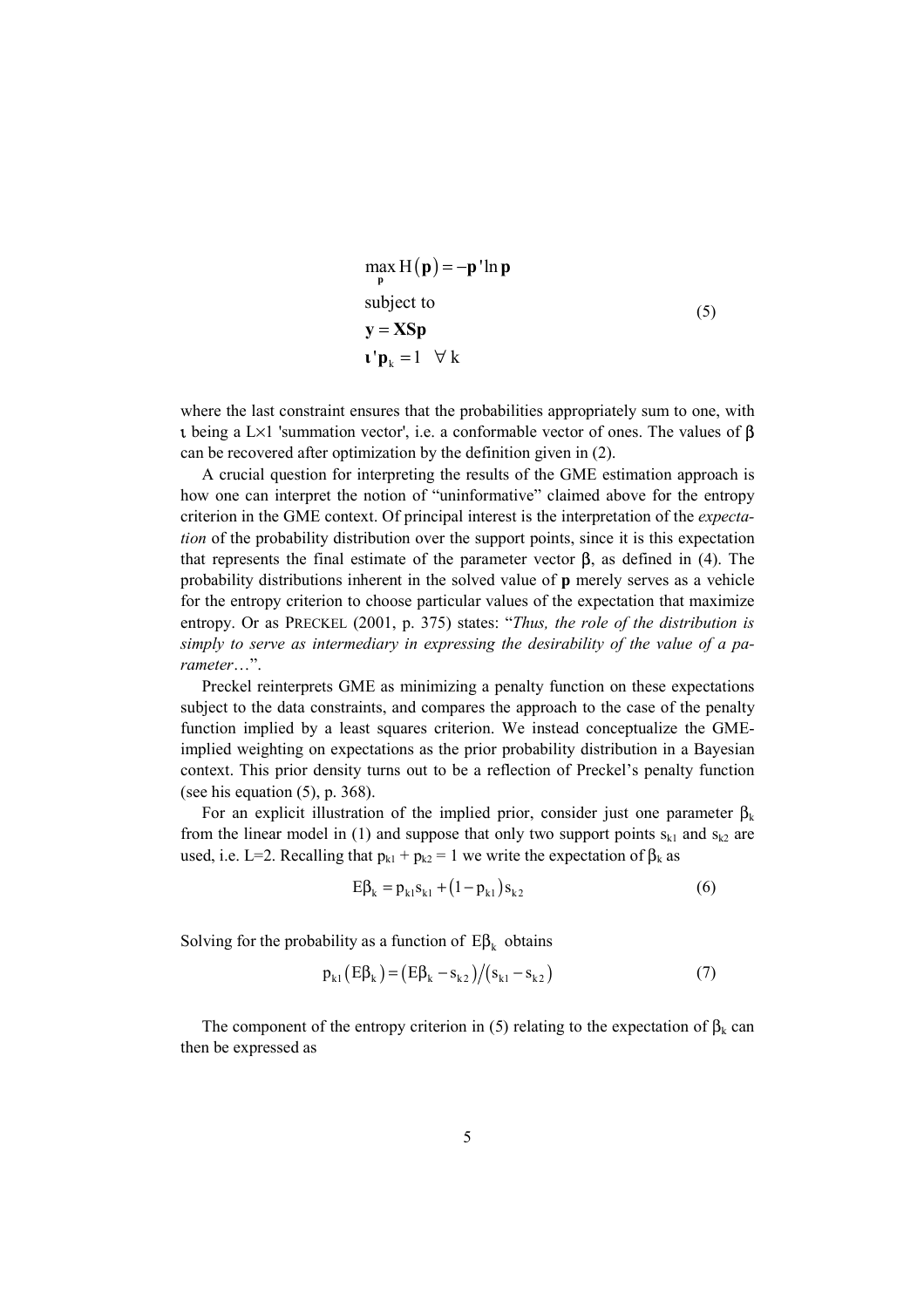$$
H(E\beta_{k}) = -p_{k1} \ln (p_{k1}) - (1 - p_{k1}) \ln (1 - p_{k1})
$$
  
= - (E\beta\_{k} - s\_{k2})/(s\_{k1} - s\_{k2}) \ln ((E\beta\_{k} - s\_{k2})/(s\_{k1} - s\_{k2})) (8)  
-(s\_{k1} - E\beta\_{k})/(s\_{k1} - s\_{k2}) \ln ((s\_{k1} - E\beta\_{k})/(s\_{k1} - s\_{k2}))

which defines the prior weight that the entropy criterion assigns to each possible value of the expectation of  $β_k$ . The criterion is maximized if the distance of  $Eβ_k$  from the lower support point  $s_{kl}$  is equal to the distance of  $E\beta_k$  from the upper support point  $s_{k2}$ , which coincides with  $p_{k1} = p_{k2} = 0.5$ , i.e. a uniform distribution over the supports, and a value for  $\beta_k = (s_{k1} + s_{k2})/2$ . All other values of  $E\beta_k$  are assigned lower prior weights via H( $E\beta_k$ ). A graphical illustration of the weight distribution is given in Figure 1, where we chose  $s_{k1} = 0$  and  $s_{k2} = 10$ .



Figure 1. Prior weighting of parameter expectations based on the entropy criterion. Source: Maximum entropy calculations with  $s_{k1} = 0$ ,  $s_{k2} = 10$ .

The mathematical and graphical illustration above demonstrates that the use of the maximum entropy criterion implies different prior weights on the different possible outcomes,  $Eβ_k$ , of the GME estimator. These are prior weights in that they are independent of any data information. The highest weight is given to the parameter expectation that would be generated by a uniform probability distribution over the supports.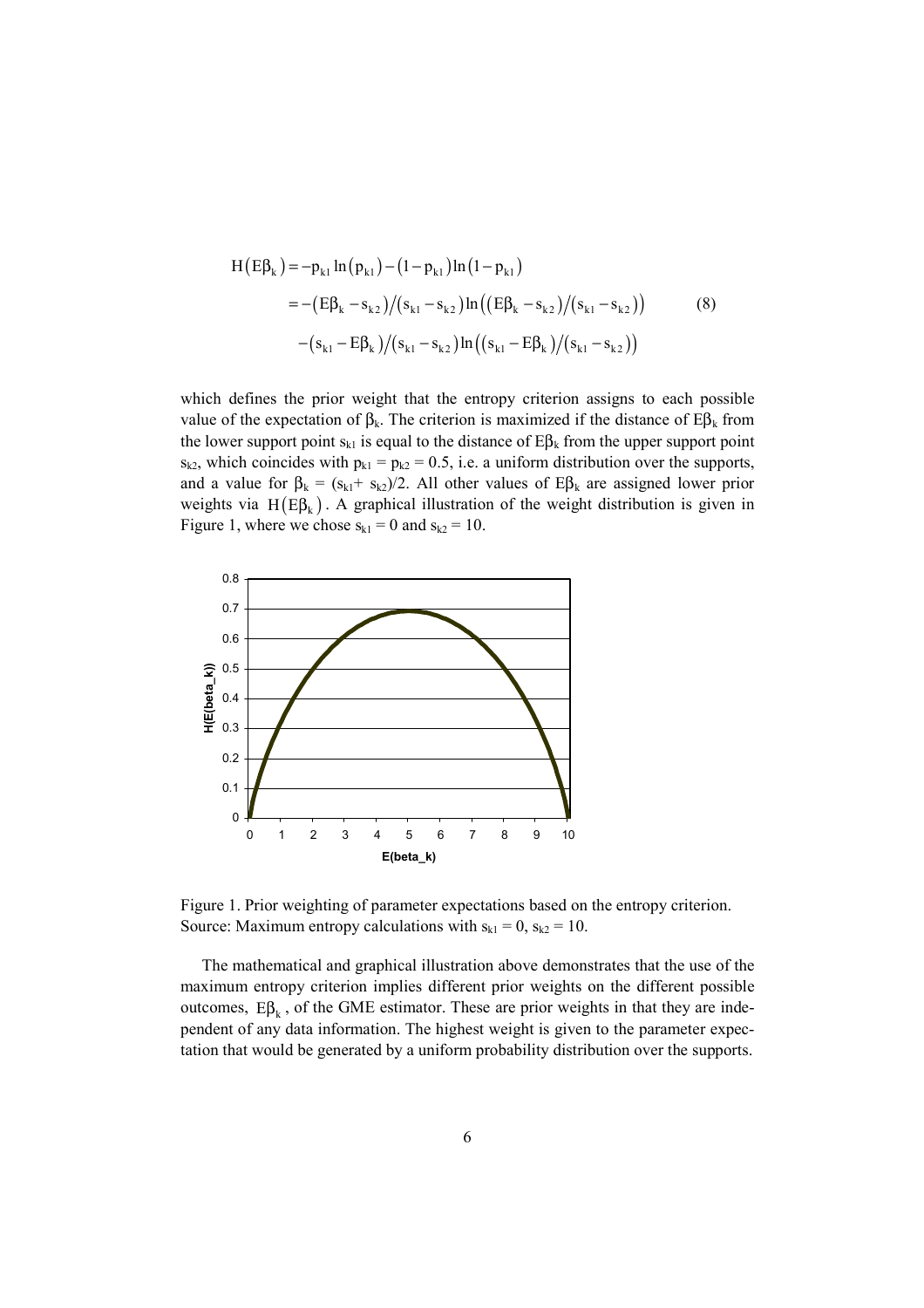The GME approach is a special case of GCE, where the latter method allows defining a reference probability distribution over the support points. Denoting the vector of reference distribution probabilities as **q**, the cross entropy criterion can be written as

$$
I(\mathbf{p}, \mathbf{q}) = \mathbf{p}' \mathbf{ln}(\mathbf{p}/\mathbf{q})
$$
 (9)

where  $p/q$  is to be interpreted as a vector with elements  $p_{sk}/q_{sk}$ . The value of  $I(p,q)$  is smallest if all elements of the vector **p** are equal to the corresponding elements of the vector **q**. Consequently, an unconstrained *minimization* of the cross entropy measure over **p** will result in a probability distribution equal to **q**, and provides estimates of parameters according to expectations implied by the probabilities in **q**. The GME approach considered above is equivalent to an application of the GCE approach with a uniform *reference* distribution.

The use of a non-uniform reference distribution leads to modifications in the implicit prior weighting on parameter expectations under the GCE approach. Without repeating what amounts to a similar mathematical derivation to that in (6)-(8), we illustrate in Figure 2 the impact on the prior weights for the two support points example above. The reference probabilities were chosen such that  $q_{k1} = 0.3$  and  $q_{k2} = 0.7$ . Note that we reflected the cross entropy value – which is minimized rather than maximized as in the GME case – around 0.6 to make the graph more easily comparable to Figure 1. In this case the highest cross-entropy weight is given to  $E\beta_k = 7$ , which would be the parameter estimate chosen by the GCE approach if data constraints render the value  $\beta_k = 7$  feasible. A general principle of GCE is illustrated by the two examples — the prior that is actually implied by the method places the highest prior weight on the expectation that is implied by the *reference* probability distribution.

In summary, the GME/GCE approaches imply the use of *informative* prior information on parameters to be estimated. This is true, even if the reference distribution employed is uniform over the set of support points because the actual GME/GCE estimates are defined as expectations with respect to the discrete probability distribution used to reparameterize the parameters of interest. To solve underdetermined systems of equations, the use of prior information is unavoidable and by itself is not a caveat regarding the use of GME techniques. It is in fact this specific feature, i.e. the flexibility in formulating prior information, that makes the GCE/GME framework of analysis so interesting to applied modelers who seek plausible simulation models and consistent data sets. The prior information actually employed is, however, a result of interactions between chosen support points and the reference distributions on the cho-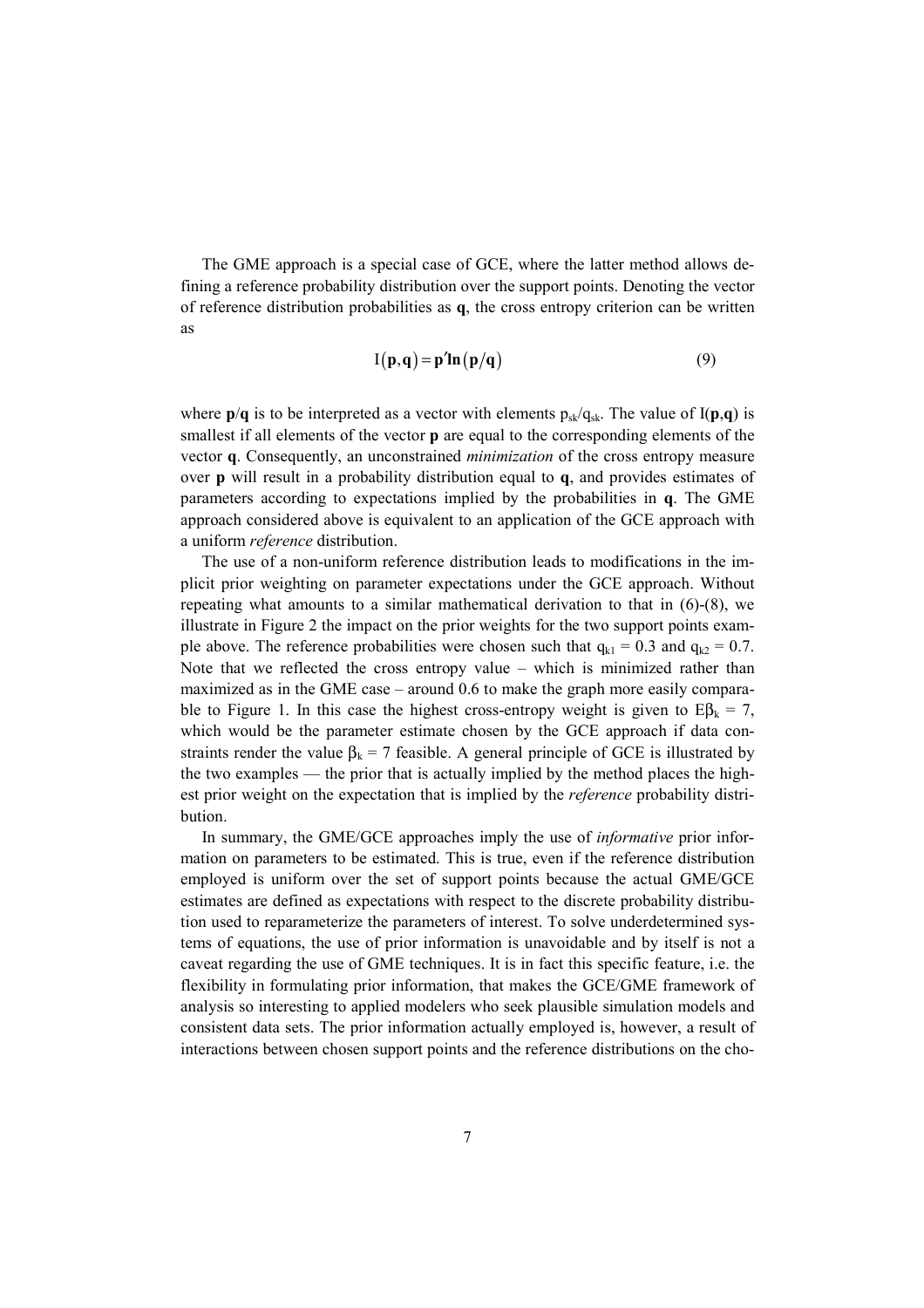sen supports as well as the final weighting on support points implied by the maximum entropy criterion. The total effect of this interaction — especially for applications with many parameters and more than two support points — is not transparent. Furthermore, the introduction of a set of probabilities for each parameter to be estimated increases the computational demand on solving complex problems, which renders some very complex data reconciliation and estimation exercises intractable with currently available hardware and optimization solvers. In the next section we develop a Bayesian alternative to the GME approach which allows a direct and transparent formulation of prior information and potentially reduces the computational demand significantly.



Figure 2.Prior weighting of parameter expectations with the cross-entropy criterion. Source: Minimum cross entropy calculations with  $sk1 = 0$ ,  $sk2 = 10$ , and a reference distribution where  $qk1 = 0.3$ ,  $qk2 = 0.7$ .

#### **3 A Bayesian approach to the solution of underdetermined systems**

To motivate the general concepts underlying the Bayesian alternative to GCE/GME we first reconsider the linear model without noise used in the previous section. We then extend the approach to a general system of underdetermined structural equations.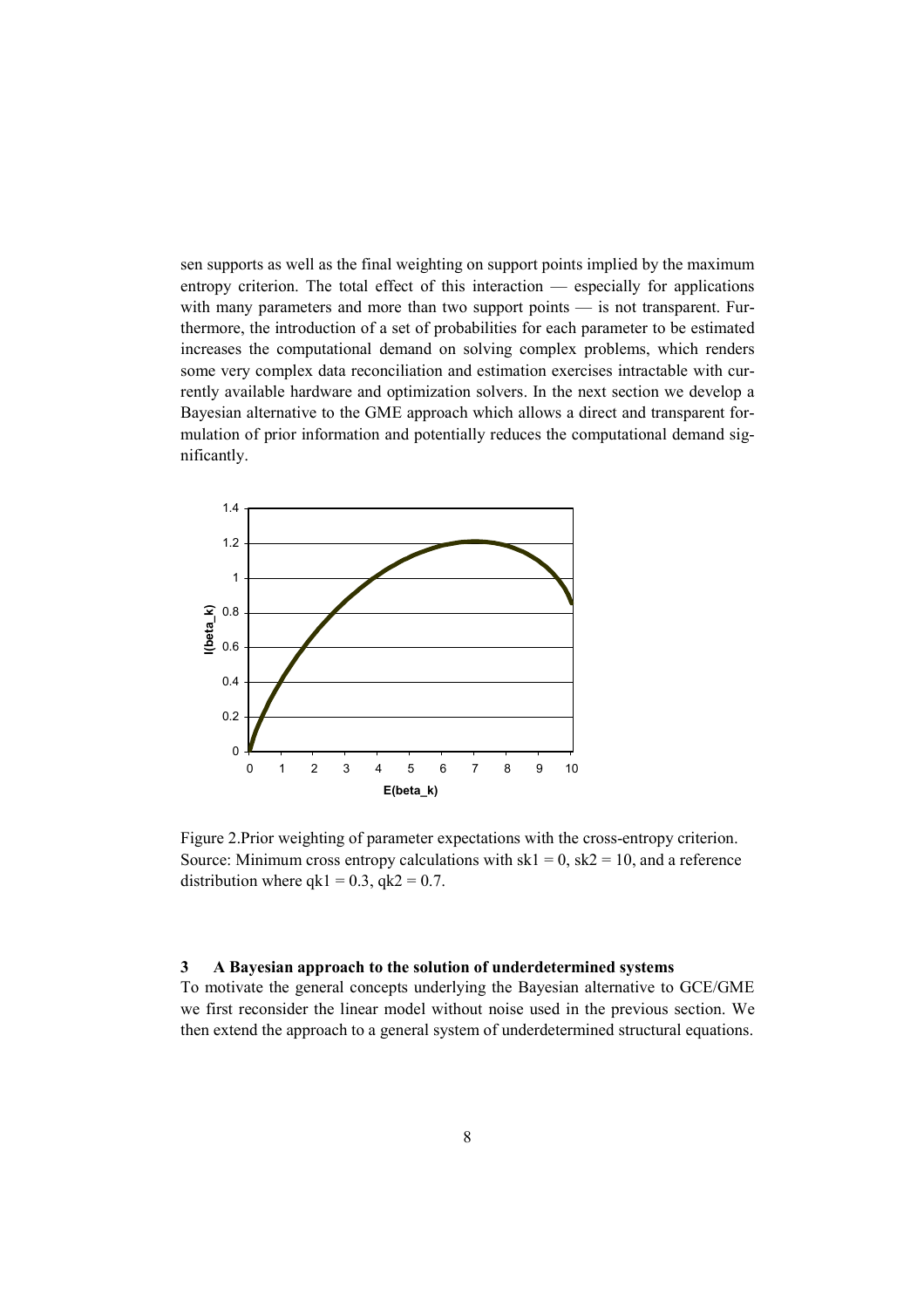#### *3.1 The Linear Model Revisited*

The Bayesian approach to parameter estimation treats model parameters as stochastic variables. In this context the method distinguishes between the prior density,  $p(\beta)$ , summarizing prior information on parameters, the Likelihood function, L(β|**y**), representing information obtained from the data in conjunction with the assumed model, and the posterior density, h(β**|y**), which is the result of combining prior and data information based on Bayes' theorem. The relationship between these three elements can be expressed as (e.g. ZELLNER 1971, p.14)

$$
h(\beta|\mathbf{y}) \propto p(\beta)L(\beta|\mathbf{y}), \qquad (10)
$$

where the posterior density is proportional to the prior density multiplied by the Likelihood function. The posterior density allows drawing statistical inference about β using probability statements or by deriving point estimates that are optimal with respect to some loss criterion. For example, the mean of the posterior (density) is the value which minimizes quadratic loss.

Through appropriate interpretation of its components, the GME approach to estimating the parameters of the underdetermined linear model given in the previous section can be subsumed within the Bayesian formalism. For the case of two support points, using (8) and suppressing the GCE/GME expectation operator henceforth by simply representing the resultant estimator by  $\beta$ , the GME optimization problem can be represented as

$$
\max_{\beta} \left\{ h(\beta|\mathbf{y}) \propto p(\beta) L(\beta|\mathbf{y}) \propto \left[ \sum_{k=1}^{K} H(\beta_k) \right] I_{\{\beta: \mathbf{y} = \mathbf{X}\beta\}}(\beta) \right\}
$$
(11)

where  $I_A(\beta)$  is the standard indicator function that takes the value 1 when  $\beta \in A$  and equals 0 otherwise. If H( $\beta_k$ ) is chosen according to (8), the optimal value for  $\beta$  will be equal to the optimal  $E\beta = Sp$  obtained in the GME solution, with an analogous result holding for GCE with  $H(\beta_k)$  defined appropriately. In the Bayesian context, the objective function can be interpreted as the joint posterior density of the model parameters,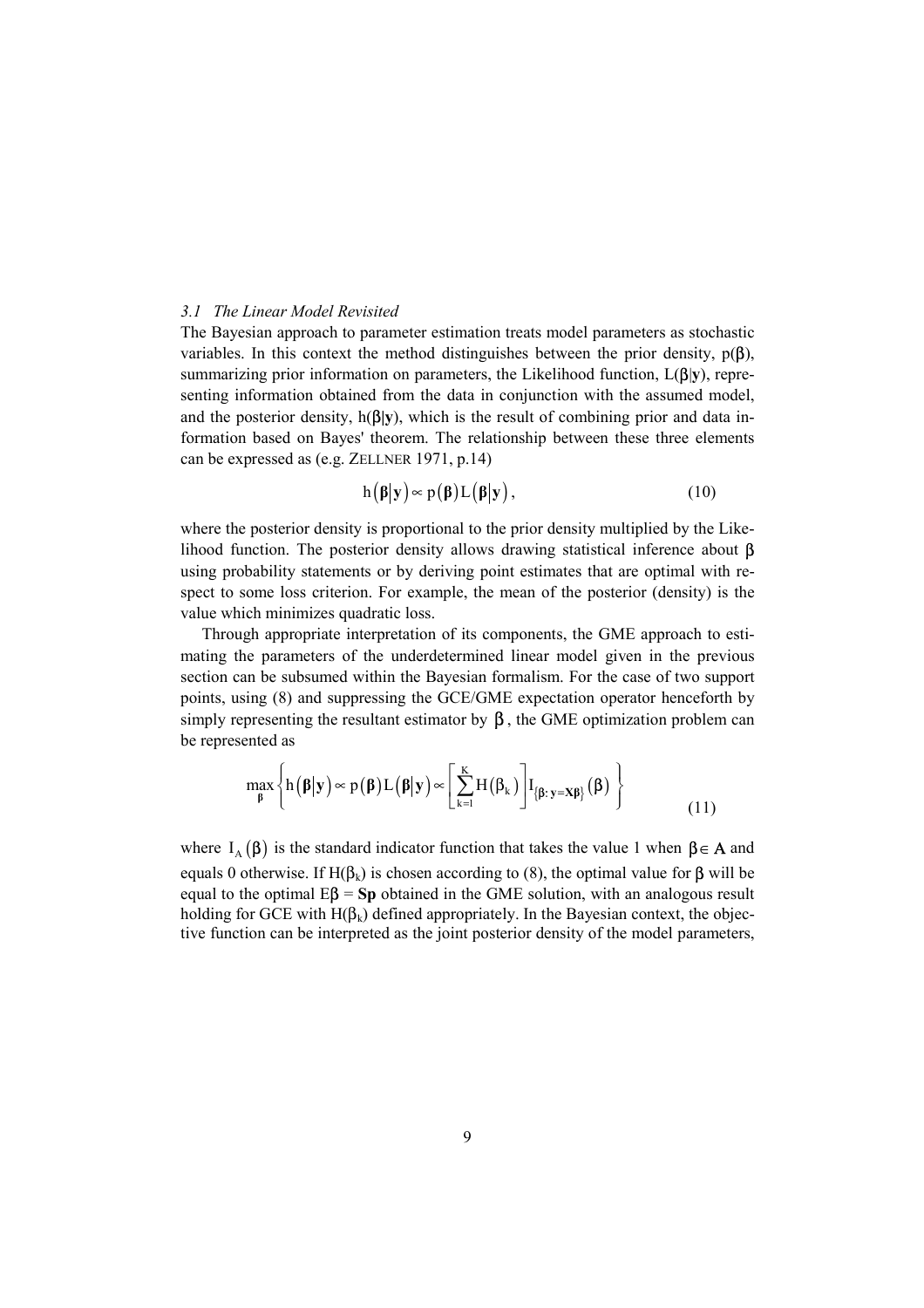h( $\beta$ |**y**), defined via a prior density defined by  $p(\beta) \propto \sum_{k=1}^{K} H(\beta_k)$  $\sum_{k=1}$   $\mathbf{H}(\mathbf{p}_k)$  $p(\boldsymbol{\beta}) \propto \sum H$  $\beta$ )  $\propto \sum_{k=1}$  H( $\beta_k$ )<sup>2</sup> that is multiplied by a likelihood function that assigns zero weights to values of  $\beta$  that do not satisfy the linear model constraints  $\mathbf{v} = \mathbf{X}\mathbf{B}$  and a positive constant weight to the values of  $\beta$ that are compatible with the data and the linear model relationship.<sup>3</sup> This implies zero *posterior* density weights for the values of **β** not satisfying the constraints and differential *posterior* weighting according to the prior (density) for all other values of β. The value of β that maximizes h(β**|y**) is the mode of the posterior distribution of β, which leads to the *Highest Posterior Density* (HPD)-estimate of β. 4

The preceding interpretation of GCE/GME within the Bayesian formalism suggests a general Bayesian alternative to the entropy approach that has three useful characteristics: (1) it can be formulated such that it is fully equivalent to the GCE/GME approach if support point choice and implicit weighting by the entropy criterion are appropriately represented, (2) the prior information on unknowns can be transparently formulated by assigning any appropriate prior density p(β) *directly* to the unknowns, and (3) the optimization model has a smaller number of variables and, for an appropriate choice of the prior density functions, can be less computationally demanding.

<sup>2</sup> The function  $\sum H(\beta_k)$ K  $\sum_{k=1}$ <sup>11</sup>( $P_k$  $\sum H(\beta_k)$  would need to be scaled appropriately to integrate to unity in order to be =

interpreted as a proper density, but this scaling is irrelevant for the outcome of the maximization.

l

- <sup>3</sup> In the classical case of a linear model with noise, the Likelihood function would also have the error variance as an argument and would imply some continuous differential weighting according to the assumed error distribution. All that can be learned from the current model (the underdetermined data constraints, without noise) is which parameter vectors satisfy the data constraints and which do not, which motivates the dichotomous nature of the likelihood weighting in this case.
- <sup>4</sup> Using the mode of the posterior for estimation was suggested before in the context of well-posed estimation problems, for example by DeGroot (1970), who called the estimator "generalized maximum likelihood". More frequently used terms are "maximum a-posteriori estimator" and "posterior mode estimator". In accordance with the Bayesian confidence intervals we prefer the HPD-estimator.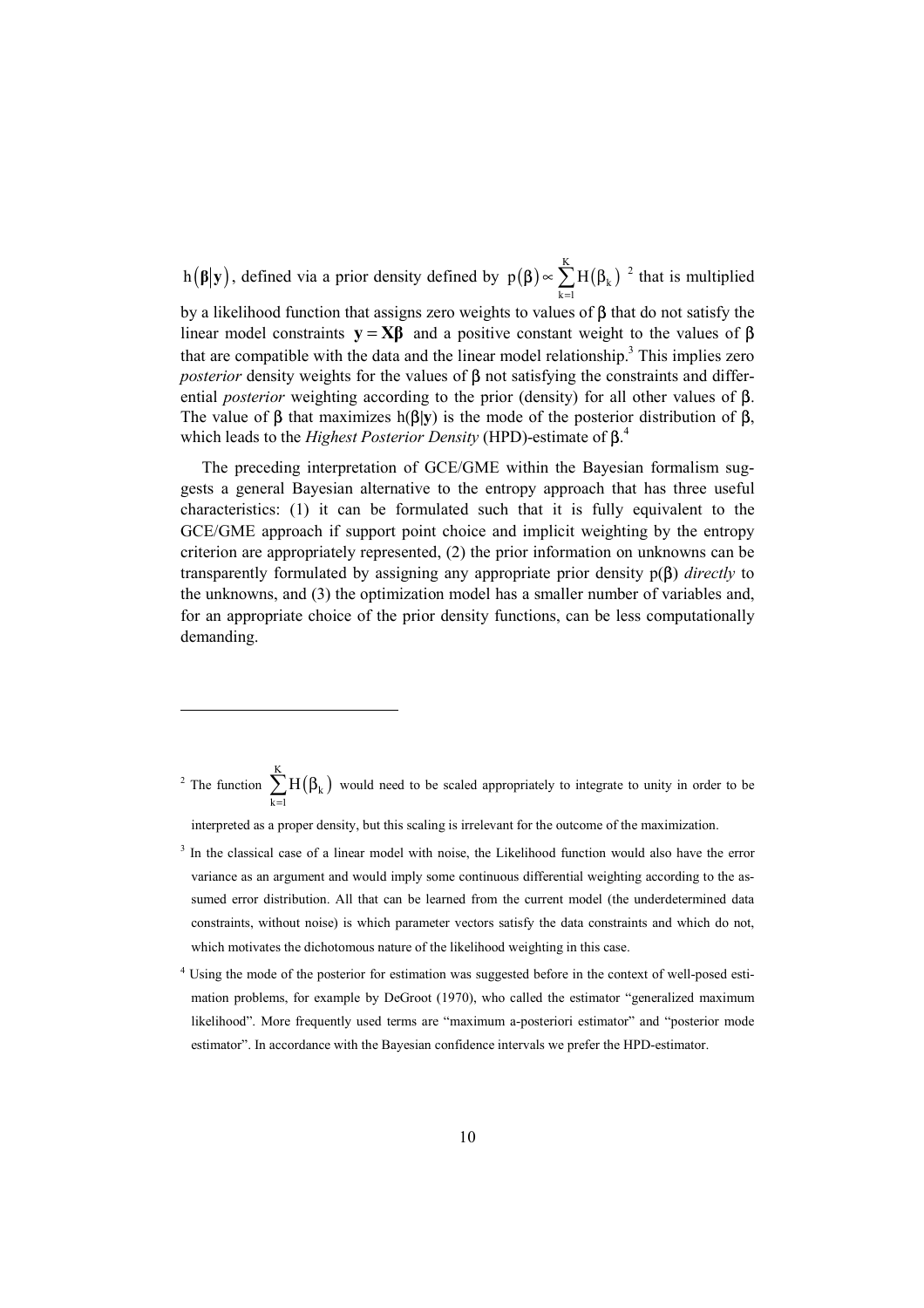Having motivated the Bayesian alternative with a basic underdetermined linear model example, we now turn to a more general treatment of the Bayesian solution to underdetermined systems and the connection to entropy-based approaches.

#### *3.2 General Structural Equation System*

l

The general mathematical problem now being addressed is one where there are M equations, represented in vector function form as  $g(z) = 0$ , involving an unknown  $(K \times 1)$  vector argument **z**, with  $M \le K$ , so that the system of equations *underdeter*mines the unknown vector **z**.<sup>5</sup> Thus, in the absence of any additional information, and assuming the original equation system  $g(z) = 0$  is consistent so that at least some solution actually exists, then indeterminacy implies that there is generally an infinite number of solution vectors that solve the system of equations.

One method of obtaining a unique solution to the system of equations is to choose **z** so as to optimize an extremum metric  $v(z)$ , subject to the constraints that  $g(z) = 0$ . So long as there exists a unique optimum of v(**z**) within the feasible space of **z** values determined by  $z \in \Psi = \{z : g(z) = 0\}$ , a unique solution to the original equation system can be identified. In general terms, such a solution could be represented as

$$
\mathbf{z}^* = \arg \max_{\mathbf{z}} \left\{ \mathbf{v}(\mathbf{z}) \text{ s.t. } \mathbf{g}(\mathbf{z}) = \mathbf{0} \right\} \tag{12}
$$

where it is assumed without loss of generality that *maximization* is the type of optimization pursued.

In fact *any* extremum metric  $v(z)$  that exhibits an optimum within the feasible space **z**∈Ψ defines a possible solution to the equation system. There is thus a problem of deciding *which* metric to optimize, which in turn determines *which* solution from among a generally infinite number will be chosen as *the* solution to the original equation system. In general, any of the solutions in Ψ can be obtained given an appropriate corresponding choice of extremum metric  $v(z)$ . Thus, the solution obtained to a system of equations in this way is only defensible to the extent that the extremum metric used to obtain that solution is defensible. Before returning to this issue we discuss some necessary conditions for the solution.

Assume that the equation system of  $g(z) = 0$  is a collection of functionally independent equations, so that the equations effectively determine M of the  $z_i$ 's as a func-

<sup>&</sup>lt;sup>5</sup> The elements of **z** are not restricted to model parameters. They could also represent unknown variable values in a data reconciliation exercise where data are measured with errors or not observed at all.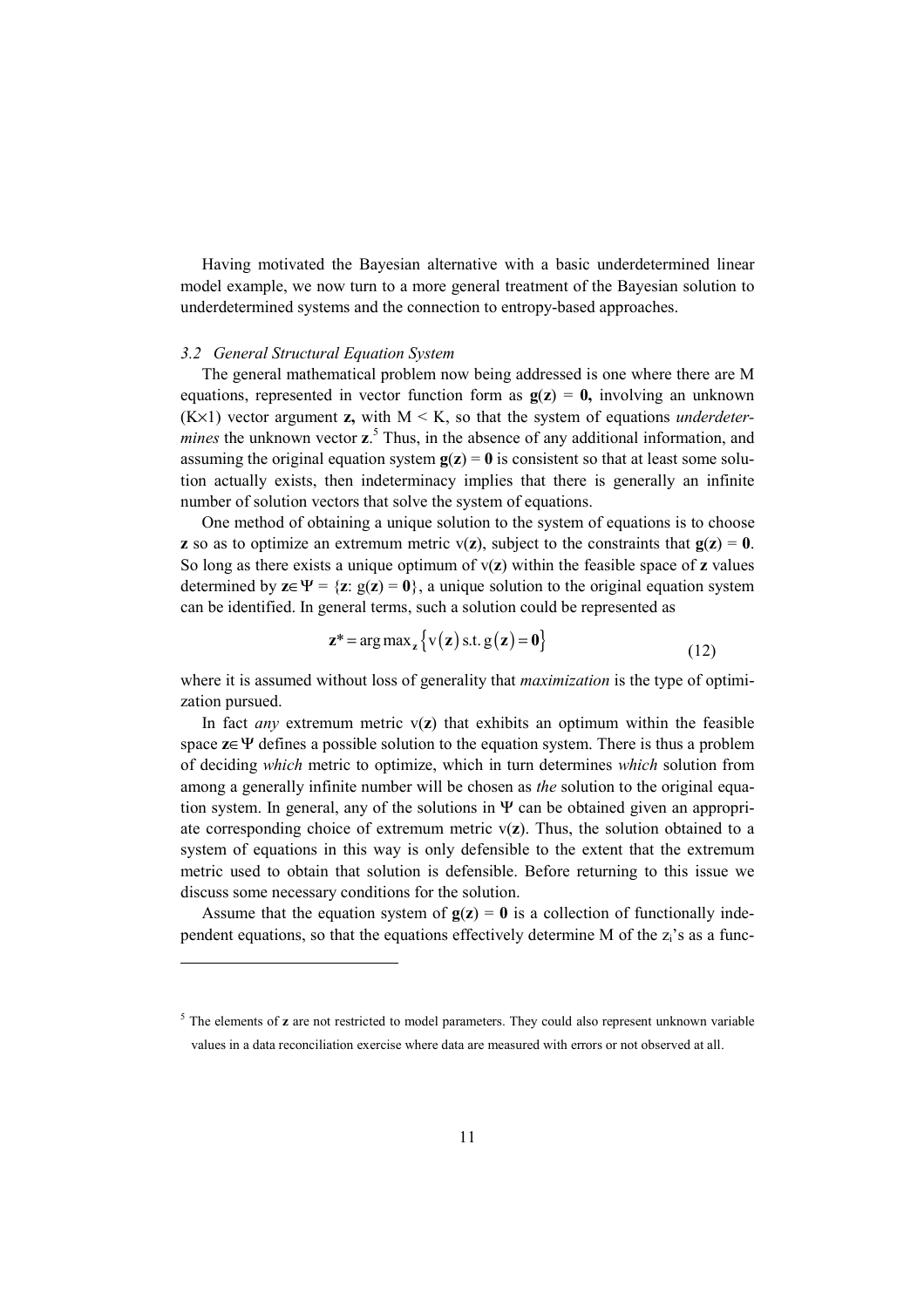tion of the remaining K-M zi-values. It is not necessary, conceptually, that *explicit* solutions exist for M of the variables in terms of the other K-M variables, but only that solutions exists. The solution might only be implicitly defined (which would then require numerical solution techniques). It is apparent that a general *necessary* condition for an extremum solution to exist is that  $v(z)$  for  $z \in \Psi$  be informative, i.e. nonconstant, in at least K-M of the variables in the vector **z**. Among other things, this means that  $v(z)$  cannot be uniform (or "uninformative" in prior distribution parlance) in more than M of the  $z_i$  arguments.<sup>6</sup> We note that there are other conditions that might be necessary in any given application, because depending on the nature of the equations in the system, it may be that informative information would have to exist on a specific as opposed to an arbitrary subset of **z** arguments given the solution space to  $g(z) = 0$ . It should also be noted that if  $v(z)$  is informative on precisely K-M variables in the **z** vector, then the solution can be trivial in the sense that unconstrained optimization of the v(**z**) metric in these K-M dimensions could be pursued independent of the equation system  $g(z) = 0$  to determine K-M of the unknowns. The remaining arguments in the **z** vector could then be solved based on the relationships among the  $z_i$ 's determined by the equation system.

Given that the data information serves only to narrow the feasible space of solutions for the unknowns and is otherwise uninformative, a useful and defensible choice for the extremum metric,  $v(z)$ , is the additional prior information held by the analyst, which summarizes the available non-data information on **z**. If  $p_i(z_i)$  represents general prior distribution weights on the possible solution values for the  $i<sup>th</sup>$  component of the **z** vector, and if the prior weightings of the different components are considered to be independent, then the optimization metric used to obtain a solution to the equation system could be specified as

$$
v(\mathbf{z}) = p(\mathbf{z}) = \prod_{i=1}^{K} p_i(z_i)
$$
\n(13)

as example of which was given in (11). In the absence of independence, p(**z**) can represent any joint prior distribution on potential solution values **z**.

 $\overline{a}$ 

 $6$  Given this observation, it is clear that the GME approach to solving underdetermined systems works because it "automatically" implies a non-uniform prior weighting with respect to the variable of interest.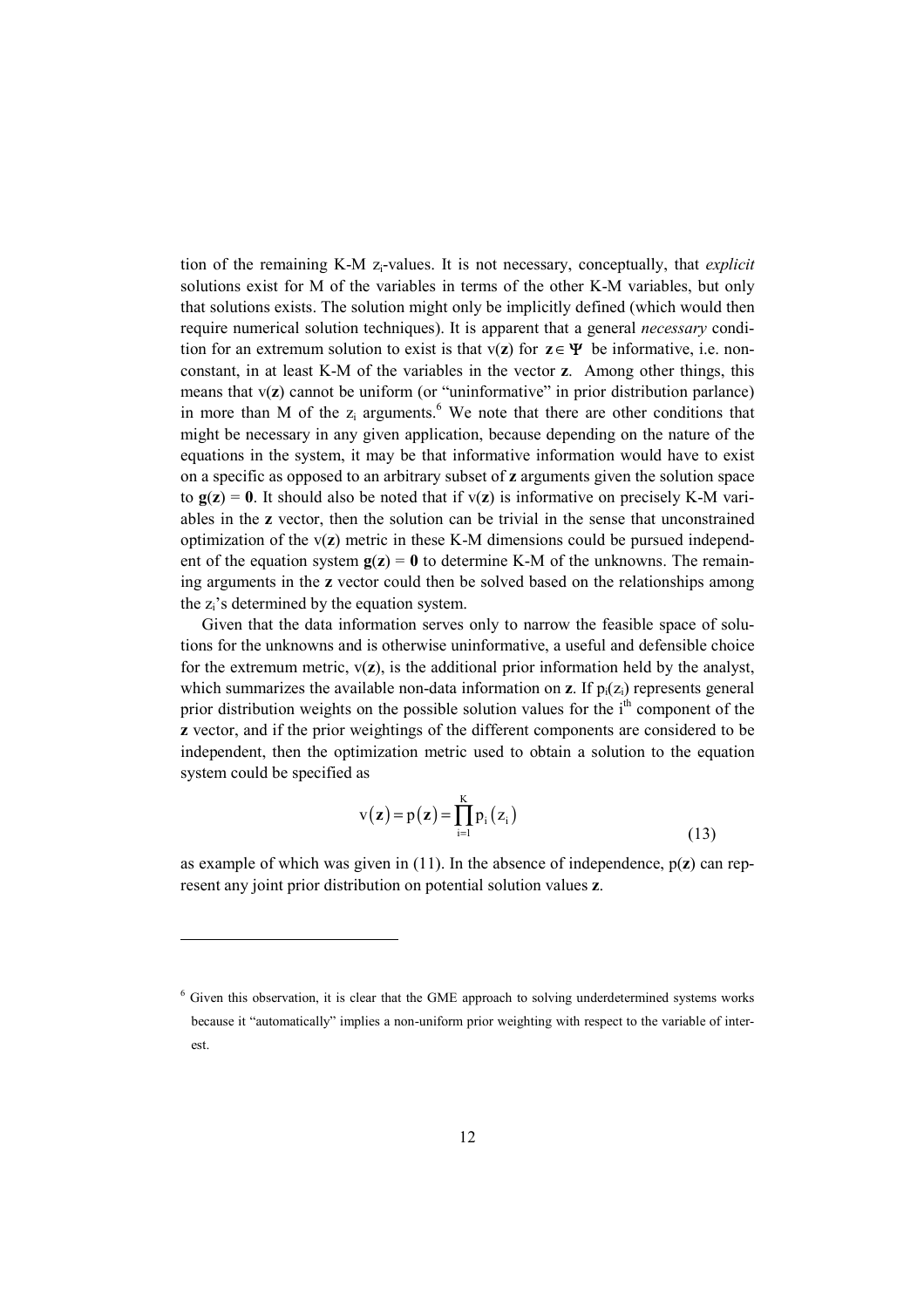Now consider Bayes' rule applied to the problem of solving the equation system for **z**. In the absence of any information that would link **z** values to data and allow a likelihood function to be specified, the likelihood function would be considered undetermined or undefined. In this case, the Bayesian posterior and prior on the **z** vector would be identical and the maximization of the prior  $v(z) = p(z)$  would yield the maximum of the posterior. But in the current problem context the system of equations **g**(**z**) = **0** in effect constrains the support of the posterior h(**z**) to **z**∈Ψ={**z**: **g**(**z**) = **0**}. The Likelihood function in this case can be interpreted as an indicator function  $I_{\psi}(z)$ that assigns weights of 1 to admissible values of **z** and 0 otherwise (It is straightforward to introduce non-dichotomous likelihood weightings if the model specification supports such information. Such a case will be illustrated in the applications section). The posterior is then in the form

$$
h(z) \approx p(z) I_{\psi}(z)
$$
 (14)

Consequently, the argument that maximizes the prior probability p(**z**) subject to the constraint **z**∈Ψ (or **g**(**z**) = **0**) will provide a *Bayesian highest posterior density (HPD) solution* to the equation system.

#### *3.3 Solutions for Uninformative Priors*

For reasons discussed earlier, the HPD approach to solving the system of equations cannot be applied in cases where the prior weighting on solution values is not sufficiently informative, i.e.  $p(z)$  cannot be uniform in more than M of the  $z_i$  arguments as the optimum will not be unique. However, in this case, solving for the posterior *mean*, which is the posterior risk-minimizing Bayesian estimate under quadratic loss, will generally be possible as long as the uniform distribution is proper in the sense of integrating to 1. This will follow naturally if the prior support space is a priori compact, so that there is indifference among values of **z** within a hyperrectangle of values having finite boundaries. In the extreme case of no informative prior information at all, the values in the support space defined by the equation system.  $\Psi = {\mathbf{z} : \mathbf{g}(\mathbf{z}) = \mathbf{0}}$ , are all equally likely, so that the Bayes' posterior mean solution would be the mean of **z** from among all equally likely values in this support space. A computational method of finding such a solution would be to draw uniform random outcomes of **z** from Ψ, forming their sample mean, and for large enough simulated sample sizes, the sample mean would converge in probability (or almost surely) to the true mean by the weak (strong) law of large numbers.

In some cases, the posterior mean solution might be identifiable analytically. For example, consider again the underdetermined linear model without noise,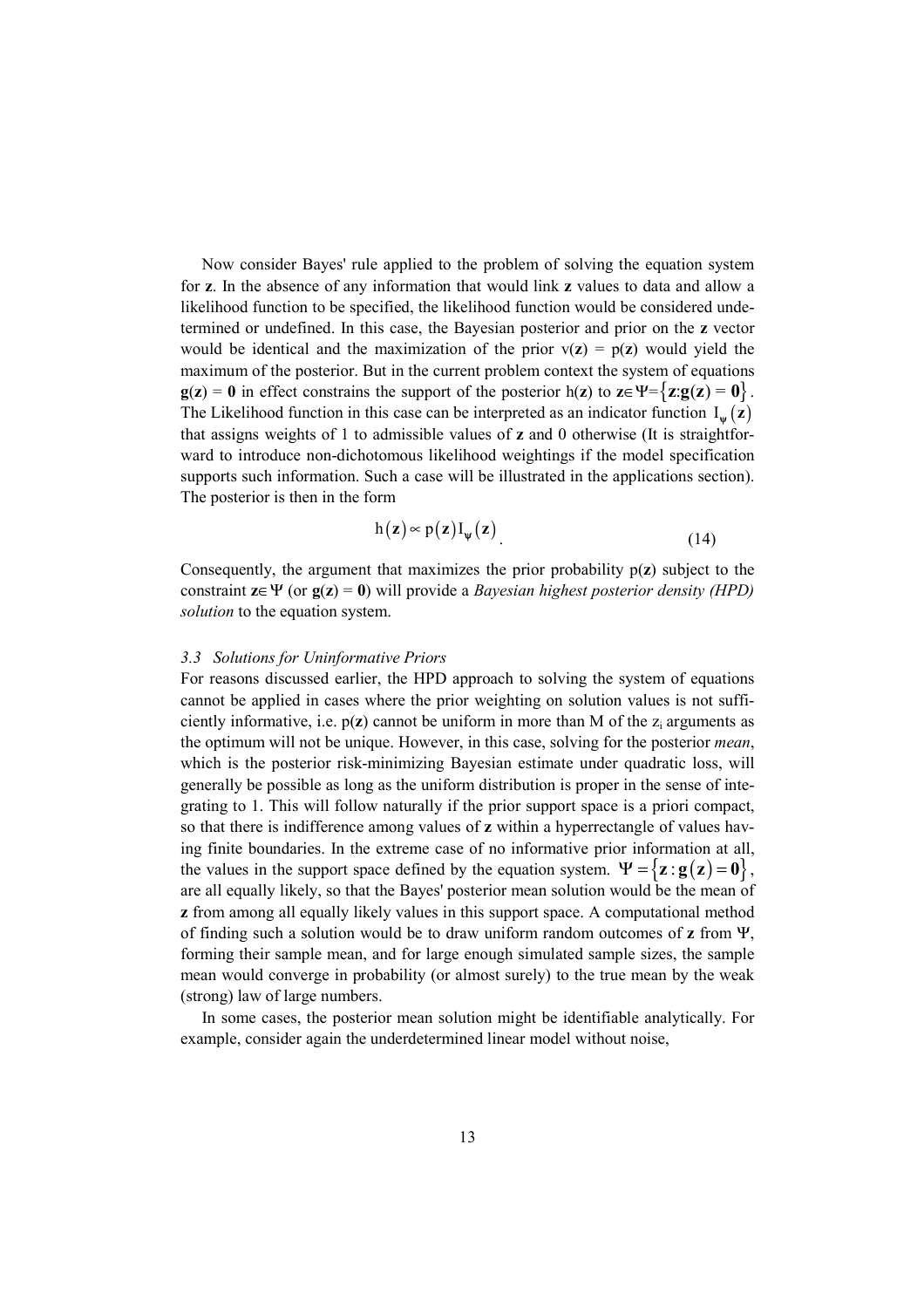**y** = **Xβ**

where **X** is a T  $\times$  K matrix, with T  $\leq$  K and rank (**X**) = T. Since rank (**X**) is smaller than the number of columns, an infinite number of solutions exist for **β**. These solutions will form a hyperplane in  $\mathfrak{R}^K$ , which can be described by a linear function of the form

$$
\beta = \beta^0 + B\xi \tag{15}
$$

where **B** is a K  $\times$  (K – T) matrix that is a basis for the subspace of solutions to the *homogeneous model*  $\mathbf{0} = \mathbf{X} \mathbf{B}$ , and  $\xi$  is an arbitrary  $(K - T)$  vector. This follows from the following results:

**Lemma 1:** *Any* solution  $\beta^*$  to the inhomogeneous linear model **y** = **X** $\beta$  can be written as the sum of a *particular* solution  $\beta^0$  to the inhomogeneous model plus *some* solution  $\beta^1$  to the homogeneous linear model  $\mathbf{0} = \mathbf{X}\beta$  (e.g. DE LA FUENTE 2000, p. 197).

**Lemma 2: β**<sup>1</sup> in lemma 1 can be written as **Bξ**, for *some* matrix **B** and *any* vector **ξ** of dimension  $(K - T)$ .

If there are uniform priors for at least K – T of the elements of **β**, then those priors constitute a hyperrectangle  $U$  in  $\mathfrak{R}^K$ , and the posterior mean is the geometrical centre of the intersection between the solution hyperplane and the hyperrectangle **U**. We can then compute the posterior mean through a sequence of four steps that include first finding  $\beta^0$ , then computing the matrix **B**, next finding the intersection between the solution hyperplane and the prior hyper rectangle, and finally finding the center of the intersection. A specific algorithm for accomplishing these steps is as follows:

**Step 1.** A particular solution  $\beta^0$  to the inhomogeneous system can be found by solving  $\beta^0 = X^+y$ , where  $X^+$  is the generalized inverse of X.

**Step 2.** Since  $K > T$  and rank  $(X) = T$ ,  $K - T$  columns of  $X$ , together forming the matrix  $\mathbf{X}_{(i)}$ , can be written as linear combinations of the other T columns, which are kept in the T  $\times$  T matrix  $\mathbf{X}_{(-i)}$ . The coefficients of each of the K – T columns in  $\mathbf{X}_{(i)}$ can be chosen arbitrarily. If this is repeatedly done for each column in  $X_{(i)}$ , the following expression is obtained, where the columns of  $\mathbf{B}_{(i)}$  are the arbitrary coefficient vectors for  $\mathbf{X}_{(i)}$ :

$$
-\mathbf{X}_{(i)}\mathbf{B}_{(i)}=\mathbf{X}_{(-i)}\mathbf{B}_{(-i)}
$$

Choosing the  $(T - K) \times (T - K)$  identity matrix for  $B_{(i)}$ , the above expression can be solved for  $\mathbf{B}_{(i)} = -(\mathbf{X}_{(i)})^{-1}\mathbf{X}_{(i)}$ , and **B** can be obtained by vertical concatenation of  $\mathbf{B}_{(i)}$ and  $\mathbf{B}_{\text{(-i)}}$ , keeping the rows in proper order.

**Step 3.** Find the values of **ξ** for which the resulting **β** is inside the prior hyperrectangle. This can be done by trial and error if the dimension of **ξ** is low, and numeri-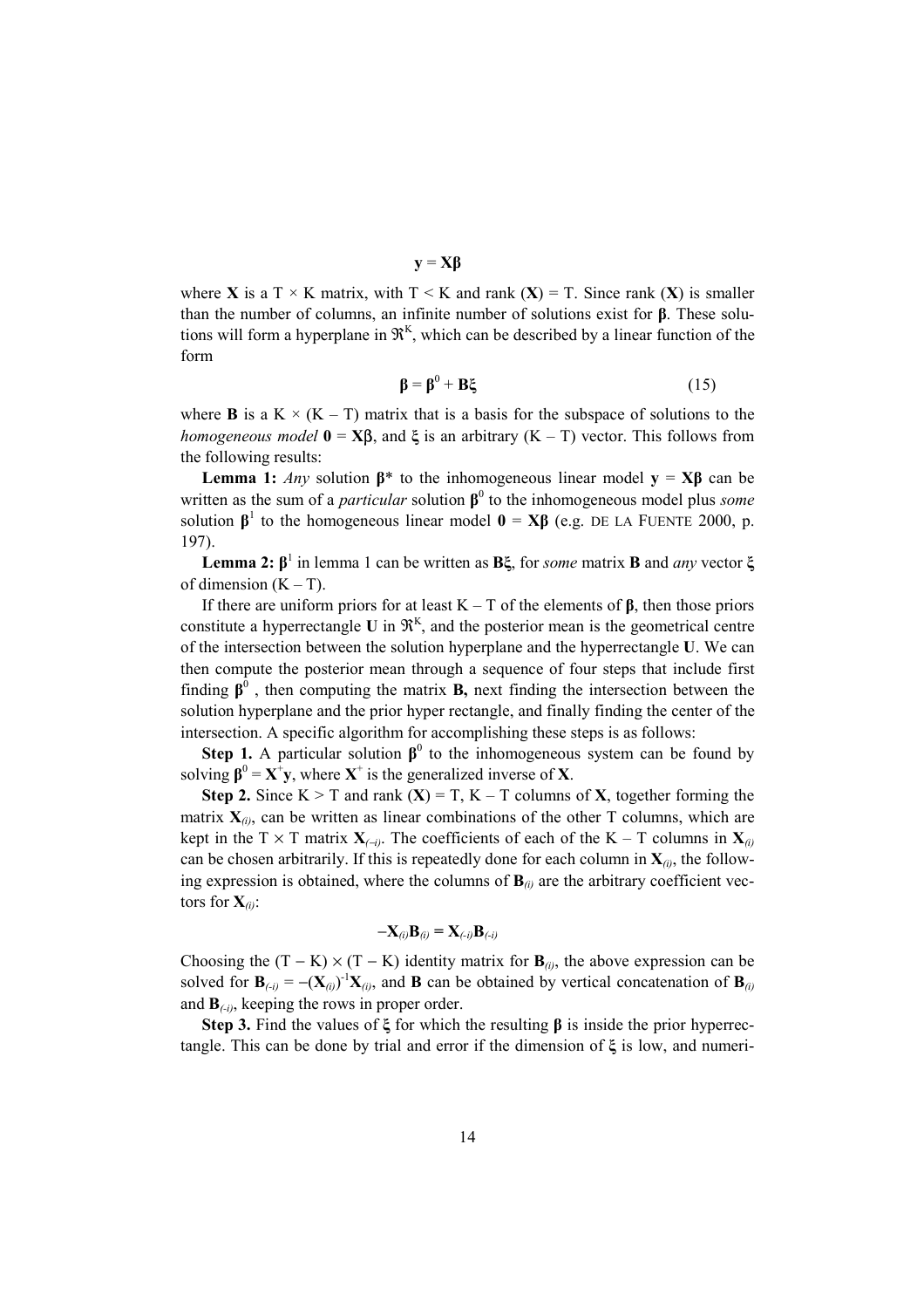cally by repeated linear programming (solving  $\{\min \mathbf{p}'\xi : \mathbf{B}_0 + \mathbf{B}\xi = \mathbf{B} \in \mathbf{U}\}\)$ , with **p** being some permutation of  $(-1)$  and 1 of length  $K - T$ , for all such permutations) if the dimension is higher. The set of solutions will be the bounds of a hyperrectangle in  $\mathfrak{R}^K$ – T

**Step 4.** Since **β** is linearly dependent on **ξ**, and **β** is uniformly distributed, the expected value of **β** is found by computing the geometrical mid point of the hyperrectangle found in step 3.

#### **4 Illustrative Applications**

This section presents two illustrative applications of the HPD-estimator based on underdetermined problem specifications that are typical of applications for entropy estimators: Balancing of a Social Accounting Matrix (SAM) and a linear regression problem.

### *4.4 Balancing a Social Accounting Matrix*

In 1994, GOLAN, JUDGE AND ROBINSON (GJR) used entropy based estimators to create a consistent SAM. Variants of their approaches can be found in the empirical Computable General Equilibrium literature to prepare complete databases out of incomplete and uncertain data information.

The basic problem of balancing a SAM can be formulated as follows: find a square matrix of coefficients **A** and vectors **x** and **y** satisfying the equations

$$
Ax = y \tag{16}
$$

$$
\mathbf{A}'\mathbf{1} = \mathbf{1}.\tag{17}
$$

with **t** the vector of ones of appropriate dimension. In general, information about the **x** and **y** are available from observable data, whereas the coefficient matrix **A** is difficult to obtain. A common situation is thus that **x** and **y** are given, and **A** needs to be determined subject to the restrictions (16) and (17), possibly given some prior information about **A**, perhaps in the form of the same matrix for another region or for the same region for a different period. We take the example studied by GJR and provide a Bayesian alternative.

Table 1 in their paper provides the "true parameters",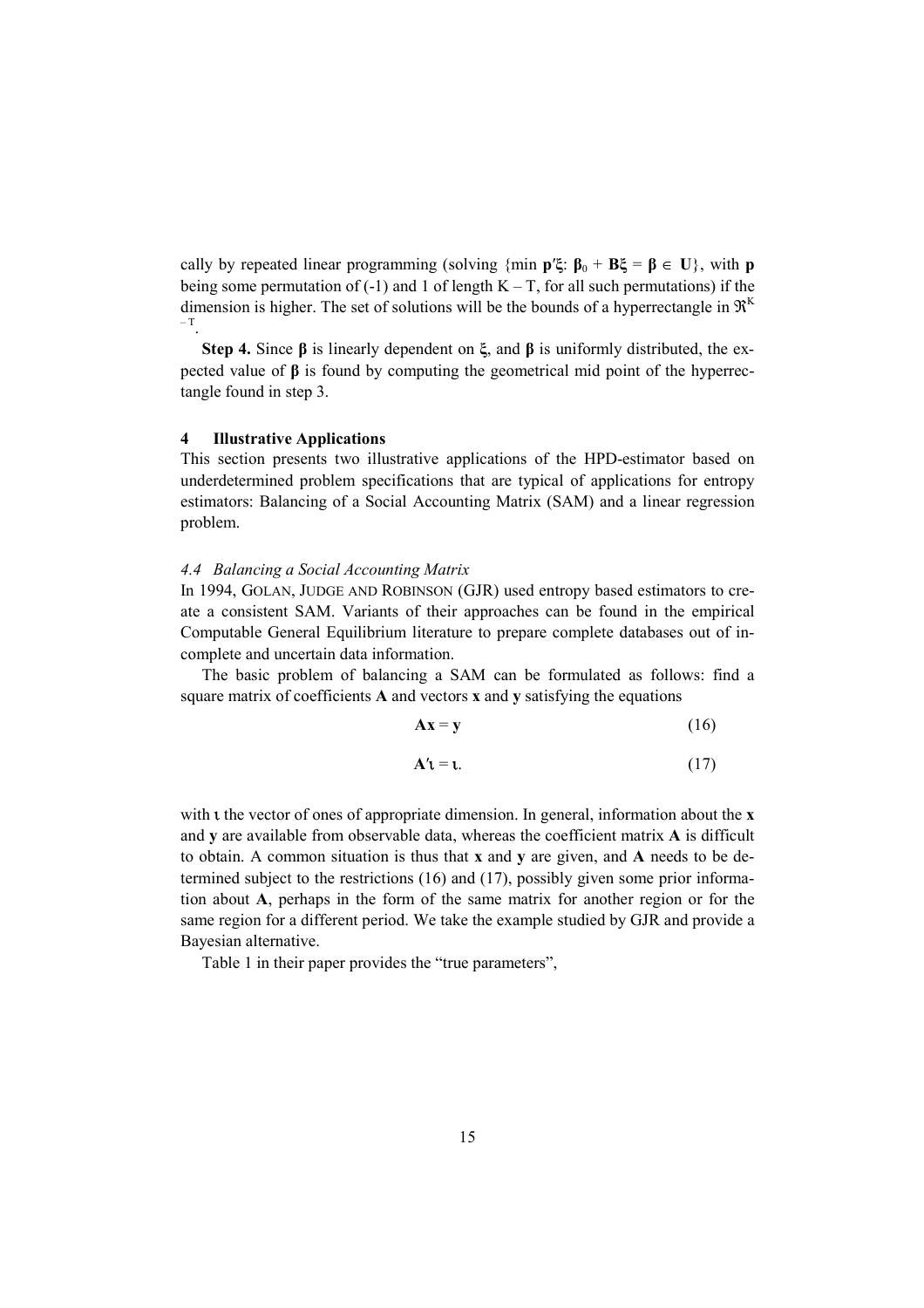$$
\mathbf{A} = \begin{bmatrix} 0.726 & 0.000 & 0.165 & 0.301 \\ 0.161 & 0.268 & 0.000 & 0.451 \\ 0.113 & 0.678 & 0.714 & 0.000 \\ 0.000 & 0.054 & 0.121 & 0.248 \end{bmatrix}, \mathbf{x} = \begin{bmatrix} 62 \\ 56 \\ 91 \\ 266 \end{bmatrix}, \mathbf{y} = \begin{bmatrix} 140 \\ 145 \\ 110 \\ 80 \end{bmatrix}.
$$

The authors proceed to construct a (synthetic) prior for **A** by multiplying each entry in **A** by a random number drawn from a normal distribution, N(1, .05). They present the outcome

$$
\mathbf{A}^{\circ} = \begin{bmatrix} 0.730 & 0.000 & 0.172 & 0.278 \\ 0.159 & 0.259 & 0.000 & 0.480 \\ 0.111 & 0.688 & 0.694 & 0.000 \\ 0.000 & 0.053 & 0.135 & 0.243 \end{bmatrix},
$$

and estimate  $\bf{A}$  with GCE using  $\bf{A}^o$  as a prior.

The GCE problem is

min **p'ln**  $(p/q)$ 

such that  $p \ge 0$ ,  $Sp = vec(A)$ ,  $y = Ax$ ,  $At = 1(18)$ 

where the prior probabilities *q* of the support point matrix **S** are selected so that  $Sq = A^\circ$ , with vec(A) being the operator that reshapes the matrix A to a column vector by vertically concatenating respective columns, and **p**/**q** as in section 2 the vector whose i<sup>th</sup> element is  $p_i/q_i$ . Note that this approach requires the researcher to define a set of at least two (GJR use five) support points for each parameter, and also to define a corresponding set of prior probabilities such that the prior SAM is recovered. GJR use the same support points for all elements of **A**, and choose **q** using an initial GME estimation of  $Sq = A^\circ$ , which effectively doubles the computational effort needed to produce the final estimates of the **A** matrix.

Now construct an alternative Bayesian estimator for the same problem. The HPD framework allows the use of any prior distribution. Assume, for example, that the researcher had a-priori knowledge that the observed matrix **A***<sup>o</sup>* was generated as in GJR. Taking **A***<sup>o</sup>* as prior mean, and continuing to follow GJR, the corresponding prior density function would be vec( $\mathbf{A}$ ) ~ N(vec( $\mathbf{A}^o$ ), $\Sigma$ ), The covariance matrix  $\Sigma$  is set equal to a diagonal matrix with elements  $\left( \text{vec}(\mathbf{A}^{\circ})0.05 \right)^2$ , the square taken elementwise.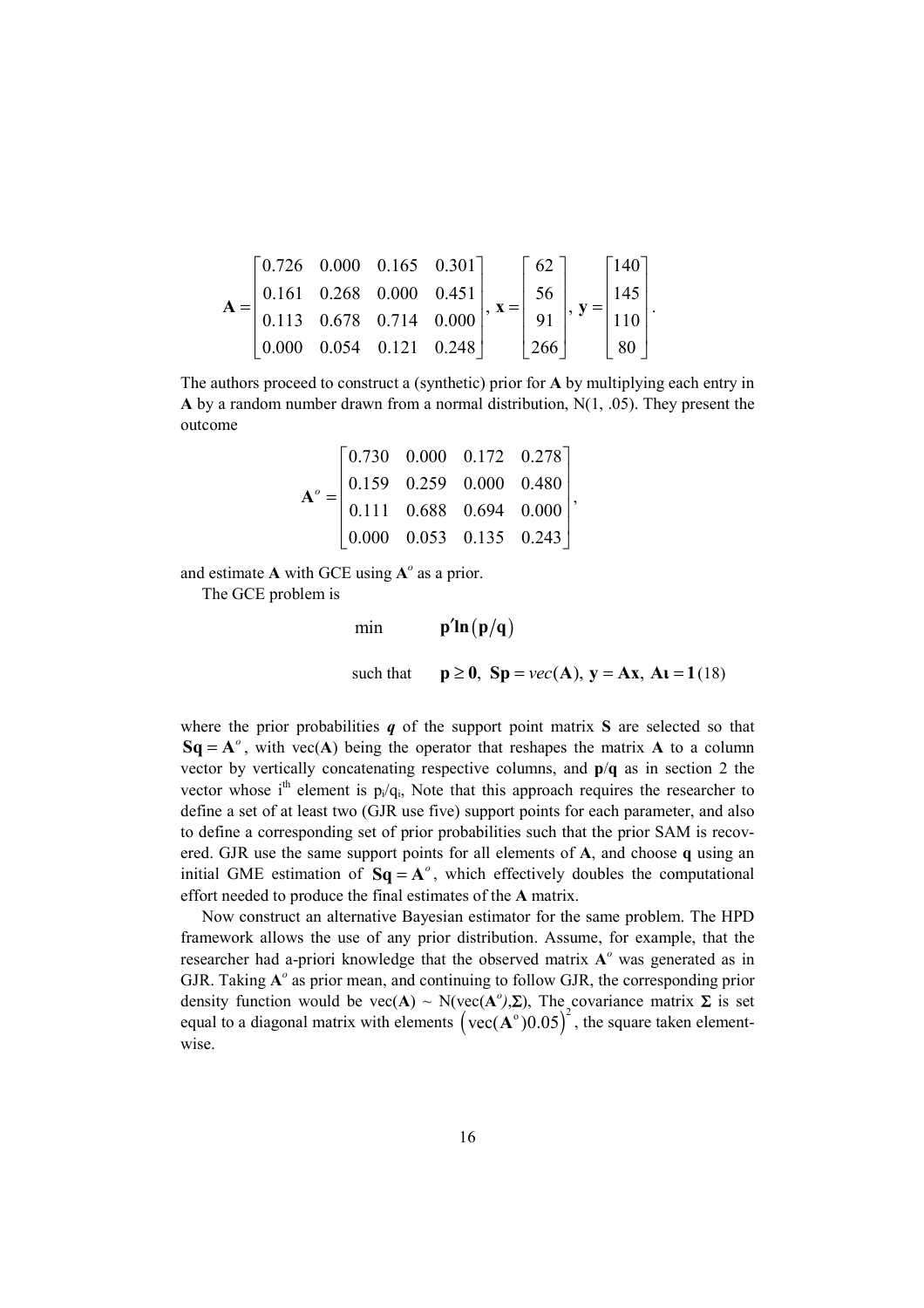Formulating the HPD estimator as discussed previously, taking natural logs, and restricting the objective function to the terms that are relevant for optimization leads to the following extremum estimation problem:

$$
\max_{\mathbf{A}}
$$
\n
$$
\left[\text{vec}(\mathbf{A}) - \text{vec}(\mathbf{A}^{\circ})\right] \mathbf{\Omega}^{-1} \left[\text{vec}(\mathbf{A}) - \text{vec}(\mathbf{A}^{\circ})\right]
$$
\nsubject to\n
$$
\mathbf{A}\mathbf{x} = \mathbf{y}
$$
\n(19)\n
$$
\mathbf{A}\mathbf{I} = \mathbf{1}
$$

For the synthetic data provided in GJR, GCE and HPD give very similar results, shown below (results for GCE as printed in GJR). Note that the HPD estimation tacitly assumed degenerate priors for **x** and **y**. The estimation is easily extended to encompass the fact that **x** and **y** are not known with certainty.

$$
\mathbf{A}^{GCE} = \begin{bmatrix} 0.732 & 0.000 & 0.168 & 0.298 \\ 0.155 & 0.251 & 0.000 & 0.456 \\ 0.114 & 0.697 & 0.702 & 0.000 \\ 0.000 & 0.052 & 0.129 & 0.246 \end{bmatrix}, \ \mathbf{A}^{HPD} = \begin{bmatrix} 0.731 & 0.000 & 0.167 & 0.299 \\ 0.157 & 0.248 & 0.000 & 0.456 \\ 0.112 & 0.699 & 0.702 & 0.000 \\ 0.000 & 0.053 & 0.131 & 0.245 \end{bmatrix}
$$

As can be seen from (19), the choice of a normal prior distribution results in a weighted least squares approach implying numerically desirable properties for large scale problems. Compared to GME or GCE approaches, explicit accounting for support points and adding up constraints for probabilities are unnecessary and infeasibilities are less likely to lead to numerical problems. Other prior distributions can be flexibly accommodated and will be considered in the next example.

#### *4.5 Regression models*

In this section we consider an ill-posed linear regression model with and without noise, and characterized by three equations and four parameters. In total five cases are studied which are distinguished by the available prior information on parameters, and the type of estimation objective applied. All cases have in common that there is prior information available *only for two of the four parameters*: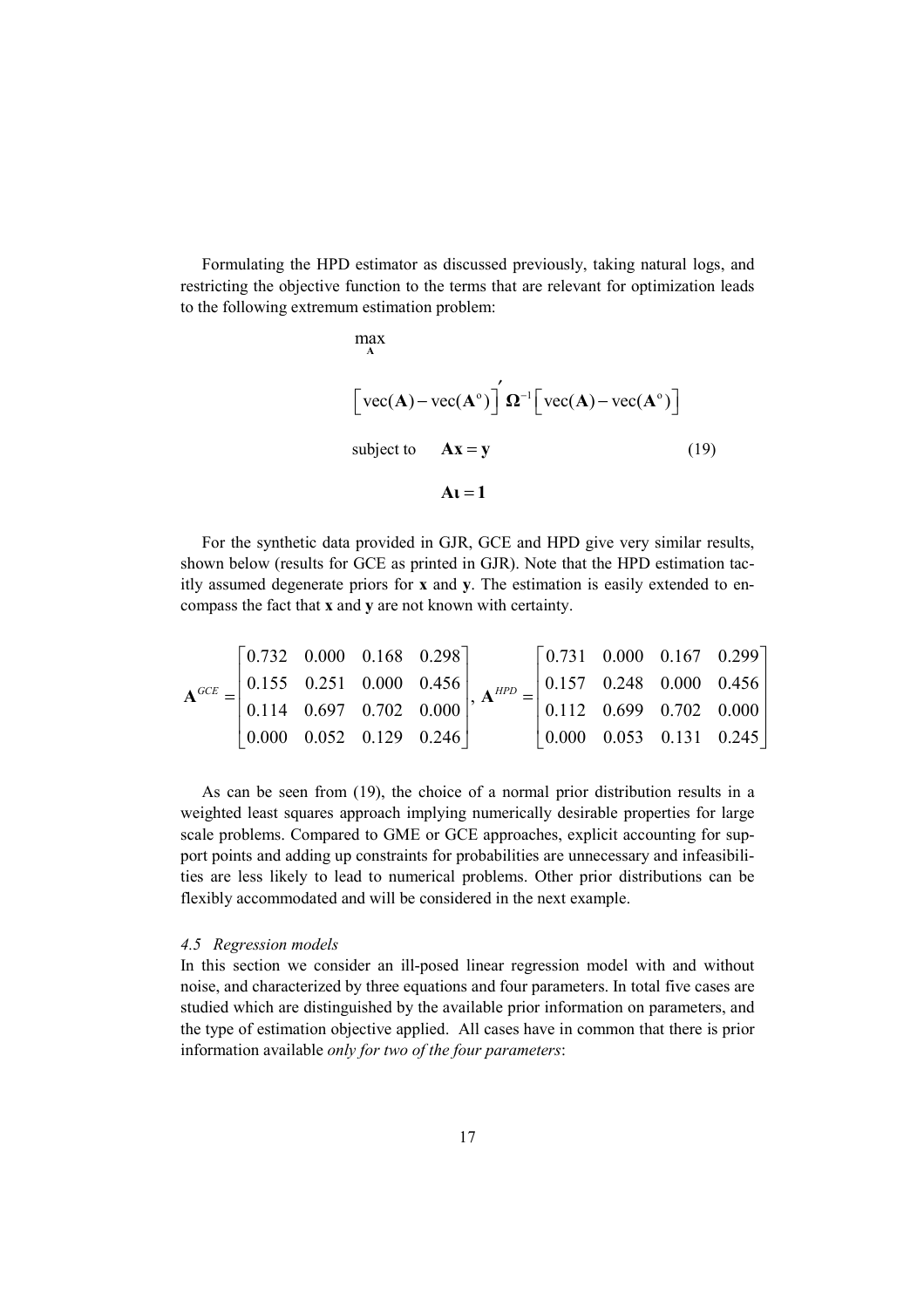- 1. Uniform priors given bounds [**u**,**v**], with parameters estimated by posterior means;
- 2. Symmetric triangular distributed priors over the support [**u**,**v**] and application of the Bayesian HPD-estimator;
- 3. GME estimation with [**u**,**v**] as range of support points and a uniform reference distribution, represented and solved equivalently as a Bayesian HPDestimator;
- 4. Same as 2), but with priors distributed as Beta(2,2) between the bounds [**u**,**v**];
- 5. As in 4), but also including additive white noise;

True parameters for the model without noise,  $\mathbf{v} = \mathbf{X}\boldsymbol{\beta}$ , were chosen arbitrarily and the columns 2-4 of **X** were drawn from a normal distributions with means 20, 8 and 12 and variances equal to  $\frac{1}{4}$  of the means. By multiplication with the selected true parameters, the true **y** was obtained. The procedure resulted in the following numbers.

$$
\mathbf{\beta} = \begin{bmatrix} 10.0 \\ 0.5 \\ 1.5 \\ 1.0 \end{bmatrix}, \mathbf{X} = \begin{bmatrix} 1 & 20.733 & 8.656 & 8.830 \\ 1 & 17.827 & 7.443 & 13.619 \\ 1 & 20.001 & 6.715 & 12.596 \end{bmatrix}, \mathbf{y} = \begin{bmatrix} 42.180 \\ 43.697 \\ 42.668 \end{bmatrix}
$$

In all five cases, the support of the prior densities for  $\beta_2$  and  $\beta_3$  is defined by the interval

$$
(\mathbf{u}, \mathbf{v}) = \begin{bmatrix} 0 & 0.868 \\ 0 & 2.903 \end{bmatrix}.
$$

Note that the mid points between the bounds (**u**,**v**) are *not* equal to the true parameter values.

**Case 1**: Since we are dealing with a linear system with (-1) degrees of freedom, the vector  $\xi$  in equation (15) is a scalar, and all feasible  $\beta$  lie on a line segment limited by (**u**,**v**). Following the steps indicated in section 4, choosing the second column of **X**  for  $X_{(i)}$ , we obtain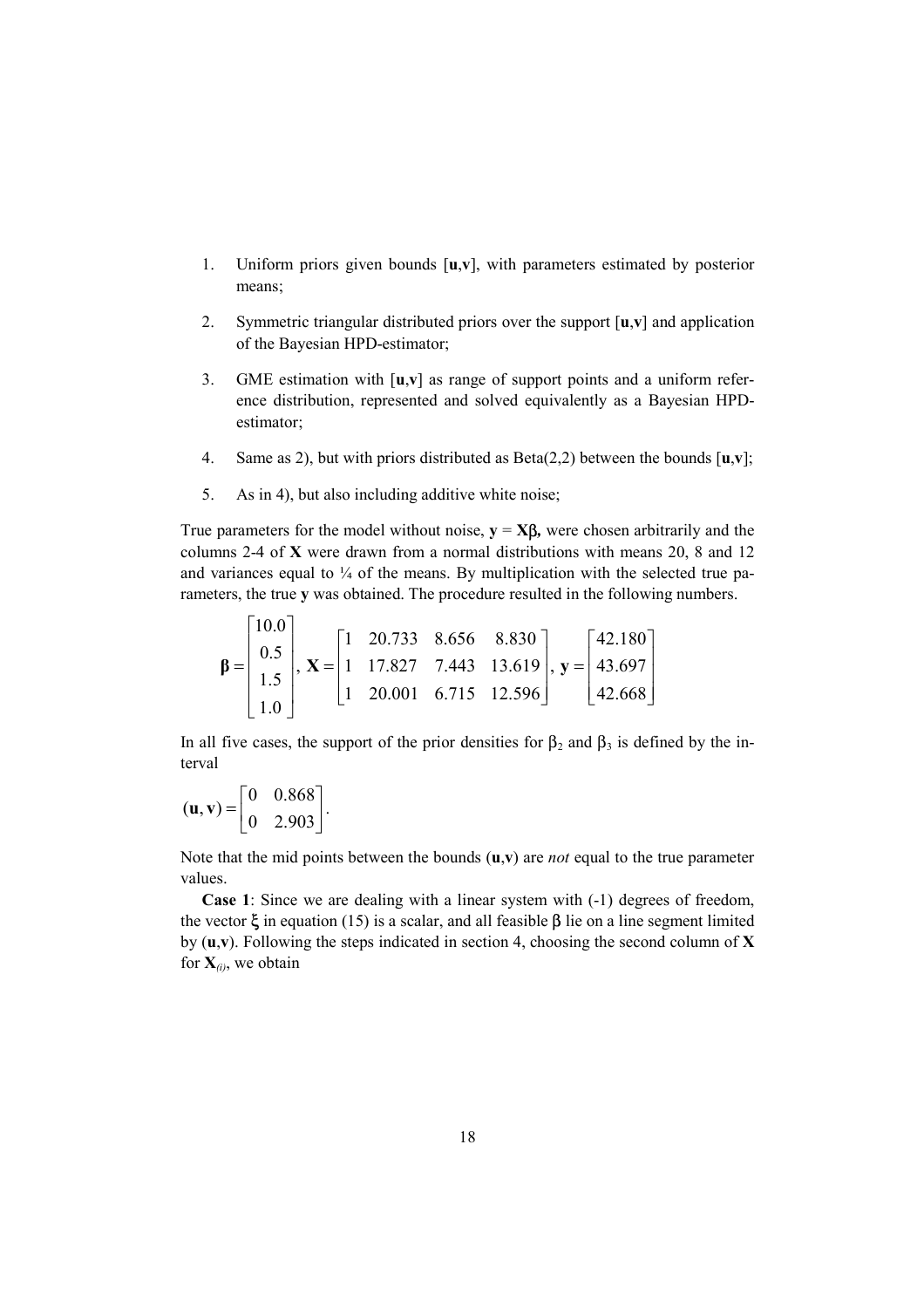$$
\mathbf{\beta} = \begin{bmatrix} 0.1132 \\ 0.7284 \\ 1.8604 \\ 1.2300 \end{bmatrix} + \xi \begin{bmatrix} -43.2306 \\ 1.0000 \\ 1.5735 \\ 1.0054 \end{bmatrix}
$$
 (20)

for arbitrary ξ. In order for  $\beta_2$  and  $\beta_3$  to be within (**u**,**v**), it is required that ξ  $\epsilon$  (-0.7284, 0.1396). Since the uniform density indicates the same posterior density weight for all values for ξ in that interval and zero elsewhere, we can compute the posterior mean as the mid point of the interval, or  $\hat{\xi} = -0.2944$ . Inserting that value into the expression (20) gives us the point estimate  $\hat{\beta}$  of  $\beta$ :

$$
\hat{\beta} = \begin{bmatrix} 12.842 \\ 0.434 \\ 1.397 \\ 0.934 \end{bmatrix}.
$$

**Case 2:** Let the prior density for  $\beta_2$  and  $\beta_3$  have the same bounds as before, but now follow a symmetric triangular distribution, i.e. the mid point of the interval is favored. Now a unique posterior mode exists, and we may apply the HPD estimator. Since we strive to maximize the posterior, the piecewise linear formulation of the triangular density can be relaxed to three linear inequalities, each representing a side of the triangle. For ease of notation, we first introduce the subvector  $\beta_p$  consisting of the elements  $(\beta_2, \beta_3)$  for which there are priors, the corresponding subset of probability densities  $\mathbf{p}_p$ , and the linear mapping  $\mathbf{g}:[\mathbf{u},\mathbf{v}] \to [0,1] \times [0,1]$ . Thus  $g_k(\beta_k)$  expresses  $\beta_k$  in terms of the *share* of the distance from  $u_k$  to  $v_k$ , for  $k = 2,3$ .

The HPD estimator is then

$$
\max_{\mathbf{p}_p,\mathbf{p}_p} p_2 p_3
$$

subject to  $\beta_p$  being triangular distributed, i.e.

$$
\mathbf{p}_p \le 4\mathbf{g}(\boldsymbol{\beta}_p), \ \mathbf{p}_p \le 4 - 4\mathbf{g}(\boldsymbol{\beta}_p), \ \mathbf{p}_p \ge 0,
$$

and the data constraints,

 $y = X\beta$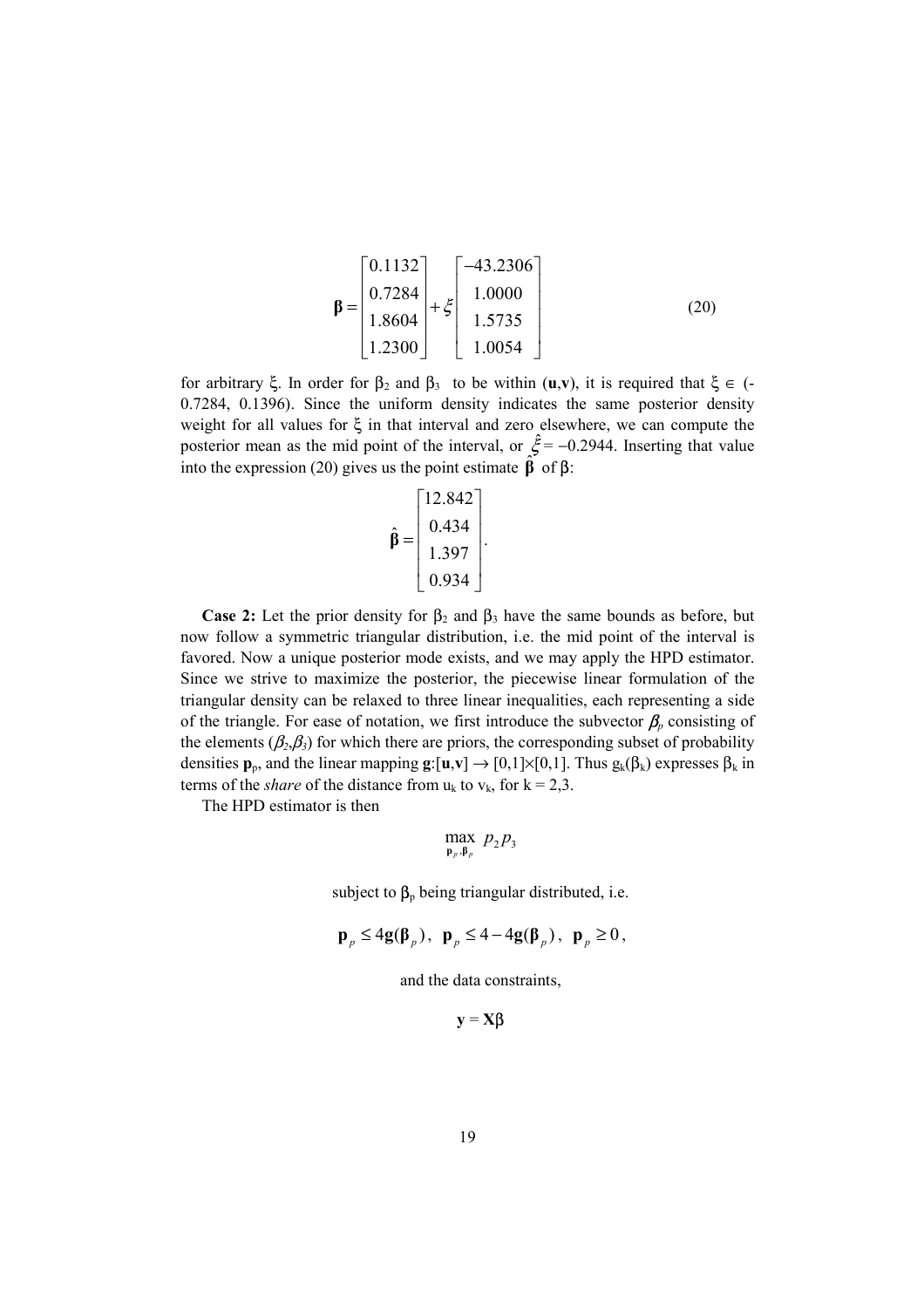The outcome of the estimator is identical to the outcome of the posterior mean estimator and is not repeated here.

**Case 3**: Let (**u**,**v**) be support points for a GME estimation. Using the normalization  $g(\beta_p)$  as before, the support points become (0,1), the probabilities of the supports be-

come  $p =$  $(\beta_n)$  $(\beta_n)$ *p p vec*  $\left[\begin{bmatrix} \mathbf{g}(\boldsymbol{\beta}_{p}) \\ \mathbf{1} - \mathbf{g}(\boldsymbol{\beta}_{p}) \end{bmatrix}^{\prime} \right]$ **1** –  $\mathbf{g}(\mathbf{\beta}_n)$  and we may write the GME estimator as

H

$$
\max_{\beta_{p}} \qquad \qquad H
$$
\n
$$
= -\left[ g(\beta_{p})' \ln\left(g(\beta_{p})\right) + \left(1 - g(\beta_{p})\right)' \ln\left(1 - g(\beta_{p})\right) \right]
$$
\n
$$
\text{subject to} \qquad \qquad y = X\beta
$$
\n
$$
u \leq \beta_{p} \leq v
$$

For the sake of illustration, we re-write this as a fully equivalent HPD estimation problem. Note that the GME problem is equivalent to maximizing  $e^H$  (the maximum is maintained under monotonic transformation). Substitution and some algebra lead to the equivalent HPD problem

max 
$$
f_2(\beta_2)f_3(\beta_3)
$$
  
subject to  $y = X\beta$   
 $u \leq \beta_p \leq v$ 

where  $f_k(\beta_k) = cg_k(\beta_k)^{-g_k(\beta_k)}(1-g_k(\beta_k))^{(g_k(\beta_k)-1)}$ g  $f_k(\beta_k) = cg_k(\beta_k)^{-g_k(\beta_k)}(1-g_k(\beta_k))^{(g_k(\beta_k)-1)}$  (for  $k = 2,3$ ) is a probability density function if the constant *c* is chosen properly ( $c \approx 0.6$  makes *f* integrate to unity, non-negative values are prevented by the mapping *g* and the bounds  $\mathbf{u} \leq \beta_p \leq \mathbf{v}$ ). We see that, interpreted in this way, the GME estimator is an instance of a HPD estimator. The GME estimate of  $\beta$  is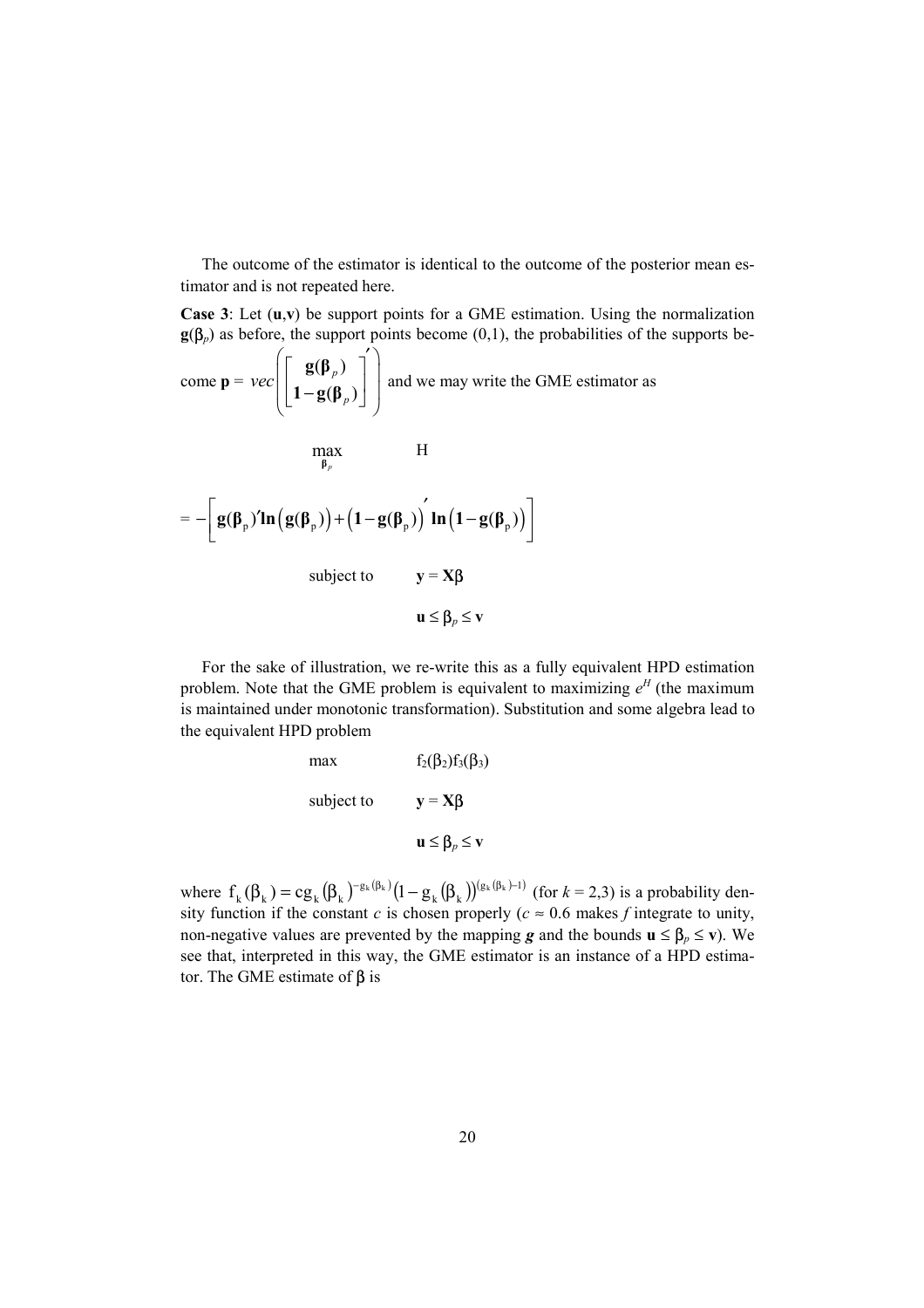$$
\hat{\beta} = \begin{bmatrix} 12.586 \\ 0.440 \\ 1.406 \\ 0.940 \end{bmatrix}
$$

**Case 4:** The upper and lower bounds on two of the parameters make it natural to describe the estimates in terms of a fraction of the distance between the bounds (as expressed in the mapping **g**). In such cases the beta distribution is sometimes used. Let the distribution of  $\beta_k$  for  $k = 2,3$  be such that  $g_k(\beta_k) \sim \text{beta}(2,2)$ . The HPD estimate of β with beta-distributed priors is identical to the GME estimate at least up to three decimal places in this case, and not repeated here.

**Case 5:** In the previous cases we assumed that **X** and **y** were observable without noise. We now introduce white noise for **y** by adding iid errors drawn from  $N(0,1)$ whereas **X** is still assumed to be known with certainty. The resulting stochastic vector of left hand side variables is denoted by **y***s*, and the outcome of a draw was

$$
y_s = y + e = [44.064 \quad 42.976 \quad 41.369]
$$

where **e** is an outcome of the error **ε**, and the system to estimate is  $y_s = X\beta + \varepsilon$ .

If we consider  $\varepsilon$  yet another parameter to determine, and introduce the prior information that errors were drawn from N(0,1) and still assume that  $\beta_2$  and  $\beta_3$  belong to the same beta distributions as in the previous example, the HPD estimator for  $\beta$  is found by solving the problem

$$
\max_{\beta_p, \varepsilon} \qquad h = \prod_{k \in \{2,3\}} p_b \left( g_k(\beta_k) \right) \prod_{i=1}^4 p_e \left( \varepsilon_i \right)
$$
\n
$$
\text{subject to} \qquad \mathbf{u} \le \beta_p \le \mathbf{v}
$$
\n
$$
\mathbf{y}_s = \mathbf{X} \beta + \mathbf{\varepsilon}
$$

with  $p_b(·)$  being the beta density function as in the previous example and  $p_e(·)$  being the standard normal univariate density. A form more easily computed is obtained by recognizing that  $p_b(x) = 6(x-x^2)I_{(0,1)}(x)$  and taking the logarithm of the objective function, which then becomes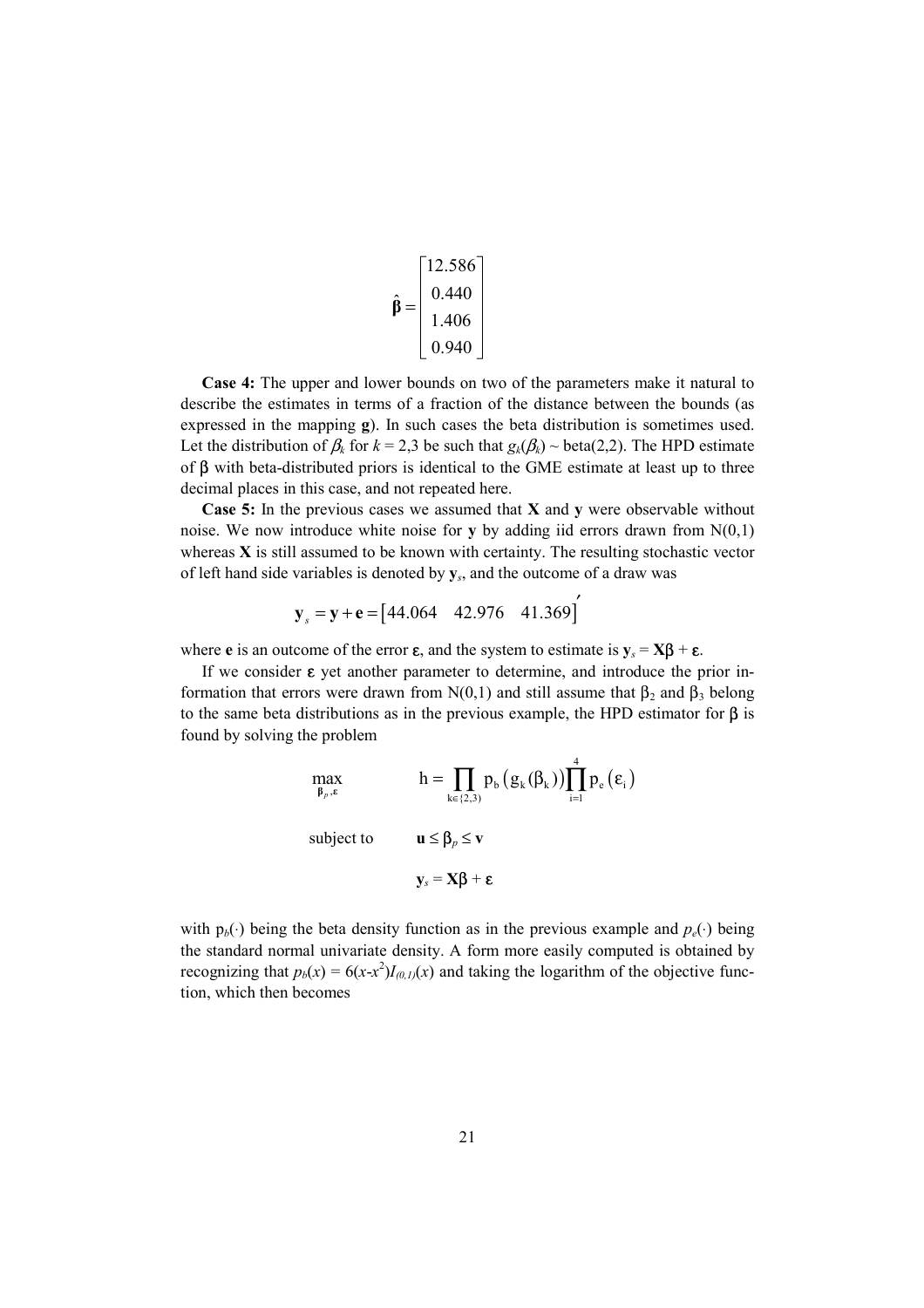$$
\max \; ln(h) = \sum_{k \in \{2,3\}} ln (g_k(\beta_k) - g_k(\beta_k)^2) - \frac{1}{2} \sum_{i=1}^4 \varepsilon_i^2
$$

The resulting estimate of  $\beta$  is  $\hat{\beta} = [16.668 \quad 0.379 \quad 1.820 \quad 0.419]$ .

#### *4.6 Summary and Conclusions*

This paper presents a Bayesian alternative to the solution of underdetermined systems of equations. First, we reviewed the GME-GCE approach in the context of estimating an underdetermined linear model without noise and identified the effective prior information as a combined effect between supports, reference probabilities, and the entropy criterion. It was indicated that a "uniform distribution over supports" does not imply a "non-informative" prior on the parameter of interest, but rather a clear prior preferential weighting on estimation outcomes. In the suggested Bayesian alternative the underdetermined model equations and the data represent the "Likelihood" information. Deviating from standard Likelihood functions of conventional models with a predefined family of distributions, the Likelihood implies a constant positive weight for all possible solutions of the model equations and a zero weight for infeasible values. All prior information is represented in a standard Bayesian way via prior probability densities on model parameters. Highest Posterior Density (HPD) estimates are obtained using an optimization algorithm.

The Bayesian approach can be formulated to mimic the behavior of GME-GCE models perfectly. However, more interesting is its general structure allowing full flexibility in formulating directly and transparently the prior information held by the analyst. For a unique solution to exist, a certain amount of informative prior information is necessary. However, if this is not the case, a solution based on the posterior mean can — at least conceptually — still be provided.

The suggested approach lends itself easily to the type of problems currently solved with GME or GCE techniques. It has been successfully applied to large scale estimation and calibration exercises (BRITZ, WITZKE AND HECKELEI 2004; JANSSON 2007). It facilitates the peer review of methodology and underlying assumptions by making the employed prior information directly visible. Further research could examine computational approaches for generating posterior mean estimates under insufficient identifying prior information.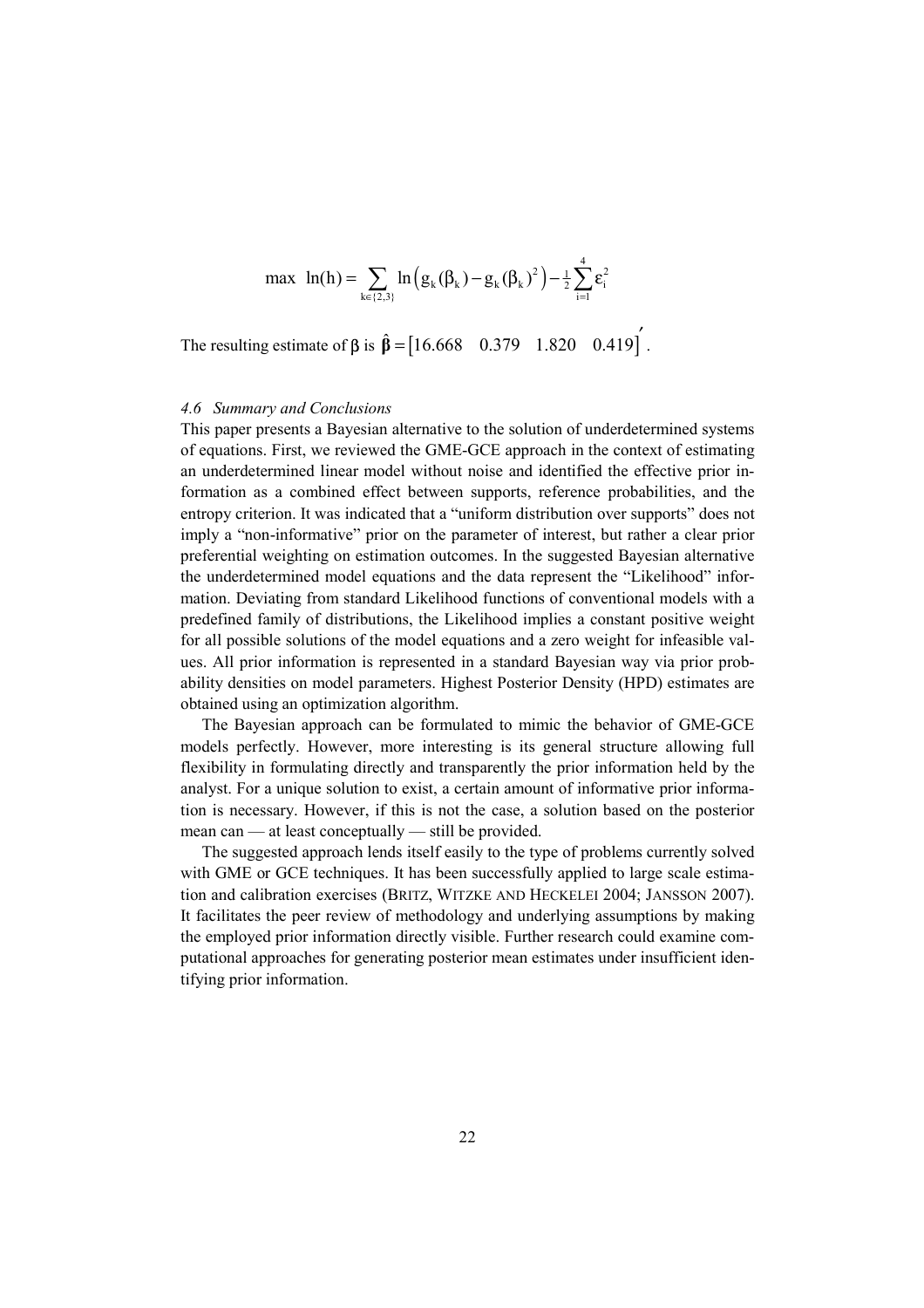#### **References**

- ARNDT, C., S. ROBINSON AND F. TARP (2002). Parameter Estimation for a Computable General Equilibrium Model: a Maximum Entropy Approach. *Economic Modelling 19*, 375-398.
- BRITZ, W. AND C. WIECK (2002). *Completeness and Consistency in a Multidimensional Data Base using Constrained Simultaneous Estimation Techniques.* Poster presented at the 42. Jahrestagung der GEWISOLA (German Agricultural Economics Society).
- BRITZ, W., H.P. WITZKE AND T. HECKELEI (2004). Estimating Trade Matrices and Supply Utilization Accounts using a Bayesian Estimator." Final Report of EuroCARE to FAO, Bonn.
- DEGROOT, M.H. 1970. *Optimal statistical decisions*. New York: McGraw-Hill.
- DE LA FUENTE, A. (2000). *Mathematical methods and models for economists*. New York: Cambridge University Press.
- GOLAN, A., G. JUDGE AND S. ROBINSON (1994). "Recovering Information from Incomplete or Partial Multisectoral Economic Data." *The Review of Economics and Statistics.* 76(3), 541-549.
- GOLAN, A., G. JUDGE AND D. MILLER (1996). *Maximum Entropy Econometrics*. Chichester UK: Wiley.
- GOLAN, A., G. JUDGE AND J.M. PERLOFF (1996). A Maximum Entropy Approach to Recovering Information From Multinomial Response Data." *Journal of the American Statistical Association 91(434)*, 841-853.
- HECKELEI T. AND H. WOLFF (2003). Estimation of Constrained Optimisation Models for Agricultural Supply Analysis Based on Generalised Maximum Entropy. *European Review of AgriculturalEconomics 30(1)*, 27-50.
- HOWITT, R.E. AND A. REYNAUD (2003). Spatial Disaggregation of Agricultural Production Data using Maximum Entropy. *European Review of Agricultural Economics 30*, 359-387.
- JANSSON, T. (2007). Econometric specification of constrained optimization problems. dissertation, University of Bonn, Bonn, forthcoming.
- LENCE, H.L. AND D. MILLER (1998a). Estimation of Multioutput Production Functions with Incomplete Data: A Generalized Maximum Entropy Approach." *European Review of Agricultural Economics 25*, 188-209.
- ⎯ (1998b). Recovering Output Specific Inputs from Aggregate Input Data: A Generalized Cross-Entropy Approach. *American Journal of Agricultural Economics 80(4)*, 852-867.
- LÉON Y., L. PEETERS, M. QUINQU AND Y. SURRY (1999). The Use of Maximum Entropy to Estimate Input-Output Coefficients from Regional Farm Accounting Data. *Journal of Agricultural Economics 50*, 425-439.